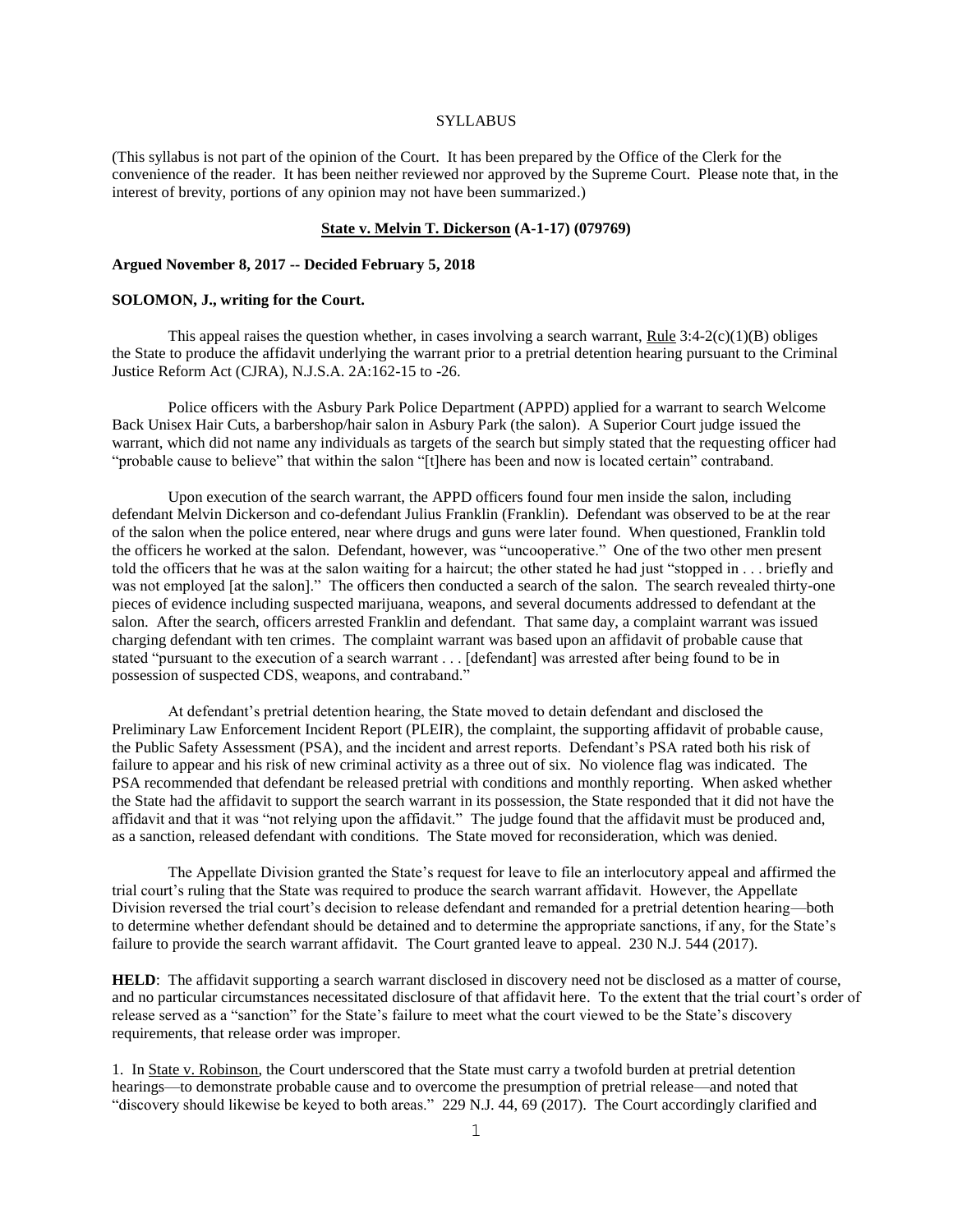amplified the meaning of Rule  $3:4-2(c)(1)(B)$ . Rule  $3:4-2(c)$ 's pretrial discovery requirements must "be read in conjunction with Rule 3:13-3, which obligates the State to provide full discovery when it makes a pre-indictment plea offer or when an indictment is returned or unsealed." Id. at 72. That does not mean that the requirements of the two rules are identical. Rather, the instruction mandates the adoption of "a workable standard." Id. at 68. (pp. 15-21)

2. Together, Rules 3:5-4 and 3:5-6(c) establish strong confidentiality protections for warrants and their supporting materials. Rule 3:5-6(c) provides: "the warrant and accompanying papers shall be provided to the defendant in discovery pursuant to  $\underline{R}$ . 3:13-3," which provides for "open file" discovery upon indictment or in the event of a plea offer. It is thus not until further along in the process that the confidentiality concerns protected by Rule 3:5–6(c) bow to discovery requirements, whereas the discovery provided for in Rule 3:4-2 is to be turned over pretrial. (pp. 21-23)

3. Discovery is limited by the nature of the pretrial detention hearing, at which the State is required only to establish probable cause and to refute the presumption of release. Whether a search warrant affidavit is discoverable at a detention hearing will turn on whether it relates to the affidavit of probable cause or the State's presentation on the risk factors in the specific case. When charged offenses include an element of possession, trial courts must determine whether the State has established a sufficient nexus between contraband and a defendant to support a finding of probable cause based on the discovery it provides pursuant to Rule 3:4-2(c). If the court concludes that additional related evidence is required to establish the nexus, the court may require production of additional discovery, including the search warrant affidavit. If the State is then unable or unwilling to produce the evidence needed, it will fail to carry its burden of proof, and the trial court must order release. The Court leaves it to the trial courts to apply Rule 3:4–2(c) as clarified to resolve such disclosure issues. That approach is a natural application of existing principles of law. Going far back in time, judges have made probable cause determinations without either the judge or the defendant having the benefit of a search warrant affidavit. Likewise, judges have made bail decisions that affected a defendant's liberty without a search warrant affidavit. There is no basis under the CJRA or the Rules to require disclosure of search warrant affidavits that do not relate to probable cause or detention—the only issues before the court. (pp. 23-29)

4. In the present case, the affidavit of probable cause did not refer to the search warrant affidavit, nor did the State rely on the search warrant affidavit at the detention hearing. The search warrant affidavit did not "relate to" the affidavit of probable cause. It is true that, where a defendant is one of several persons found on premises where contraband is discovered, it may not be inferred that he knew of the presence or had control of the contraband unless there are other circumstances tending to permit such an inference to be drawn. Defendant was in the area of the salon where drugs and guns were found, and officers found mail addressed to defendant at the salon, a State of New Jersey Certificate of Authority addressed to defendant, and an expired City of Asbury Park Barbershop/Salon License addressed to a Barbara Dickerson. It is clear that defendant was not a customer. The State established a nexus sufficient to support probable cause here. The Court reverses the affirmance of the order that compelled production of that document. (pp. 29-31)

5. The issue of discovery sanctions must be distinguished from a failure by the State to carry its burden as to probable cause or as to the need for detention. When the State fails to carry its burden in either of those areas, then the presumption of release under the CJRA carries the day. When the State withholds requisite discovery, there are sanctions available under our court rules to penalize gamesmanship. Such sanctions cannot include release of a defendant. As to whether any sanction was warranted, there is no allegation that the State was guilty of any misbehavior here. No sanction was warranted and the pretrial detention hearing should have been allowed to proceed as scheduled while interlocutory review of the legal dispute was pursued. The Court accordingly affirms the Appellate Division's determination to remand to the trial court for a detention hearing. (pp. 31-33)

The judgment of the Appellate Division is **AFFIRMED IN PART and REVERSED IN PART**, and the matter is remanded for further proceedings consistent with this opinion.

**JUSTICE ALBIN, DISSENTING,** expresses the view the majority decision places Rule  $3:4-2(c)(1)(B)$  at odds with the CJRA and permits the State to disclose the search warrant affidavit only when it is to the State's advantage. Justice Albin would hold that when contraband is seized pursuant to a search warrant, the search warrant affidavit should be disclosed in discovery pursuant to Rule  $3:4-2(c)$  in the absence of extenuating circumstances.

**CHIEF JUSTICE RABNER and JUSTICES PATTERSON, FERNANDEZ-VINA, and TIMPONE join in JUSTICE SOLOMON's opinion. JUSTICE ALBIN filed a separate, dissenting opinion, in which JUSTICE LaVECCHIA joins.**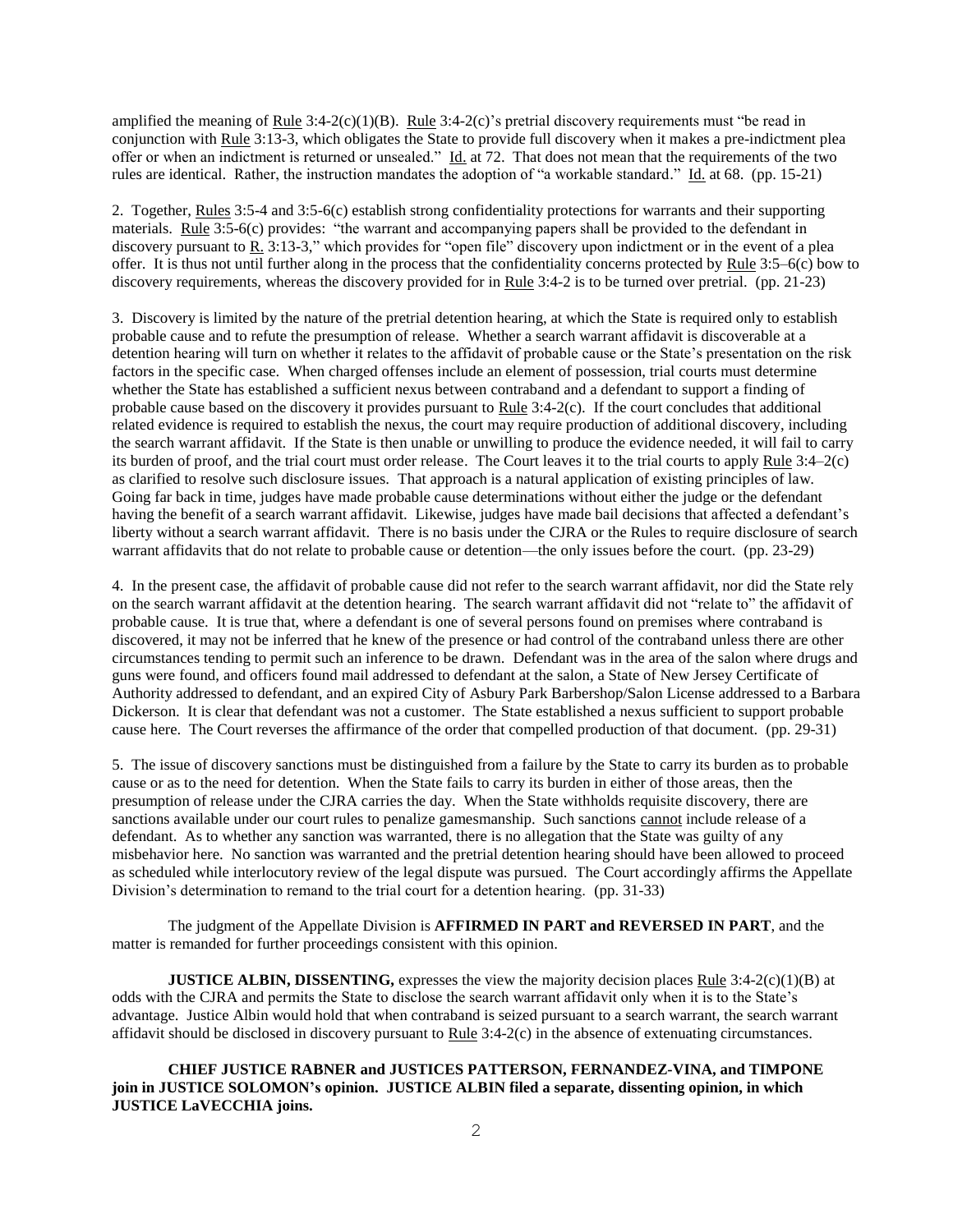SUPREME COURT OF NEW JERSEY A-1 September Term 2017 079769

STATE OF NEW JERSEY,

Plaintiff-Appellant,

v.

MELVIN T. DICKERSON,

Defendant-Respondent.

Argued November 8, 2017 – Decided February 5, 2018 On appeal from the Superior Court, Appellate Division.

Sarah Lichter, Deputy Attorney General, argued the cause for appellant (Christopher S. Porrino, Attorney General, attorney; Sarah Lichter, of counsel and on the briefs).

Cody T. Mason, Assistant Deputy Public Defender, argued the cause for respondent (Joseph E. Krakora, Public Defender, attorney; Cody T. Mason, of counsel and on the briefs).

Jeffrey L. Weinstein, Assistant Prosecutor, argued the cause for amicus curiae County Prosecutors Association of New Jersey (Richard T. Burke, President, attorney; Jeffrey L. Weinstein, of counsel and on the brief).

Alexander R. Shalom argued the cause for amicus curiae American Civil Liberties Union of New Jersey (Edward L. Barocas, Legal Director, attorney; Alexander R. Shalom, Edward L. Barocas and Jeanne M. LoCicero, on the brief).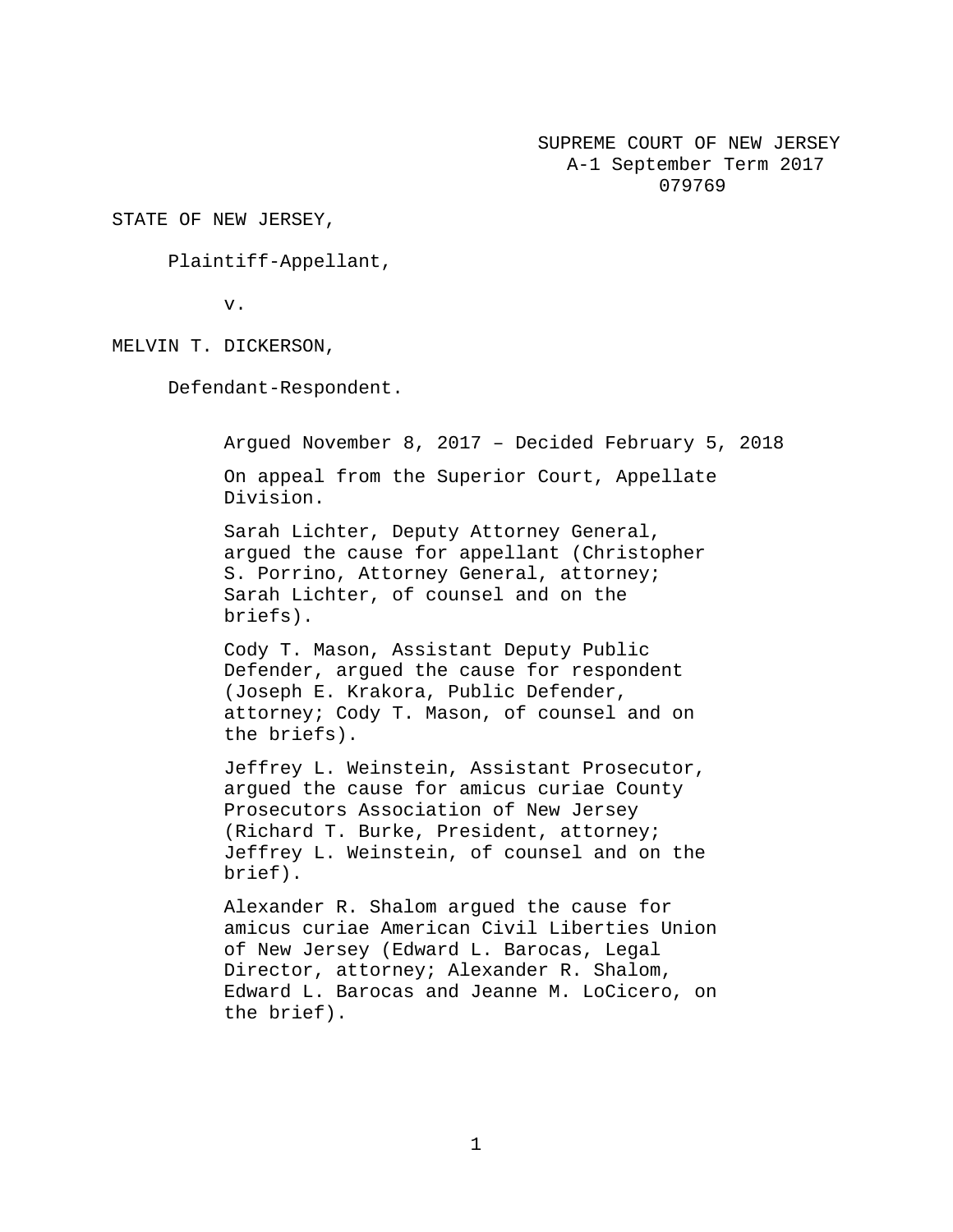JUSTICE SOLOMON delivered the opinion of the Court.

This appeal raises the question whether, in cases involving a search warrant, Rule  $3:4-2(c)(1)(B)$  obliges the State to produce the affidavit underlying the warrant prior to a pretrial detention hearing pursuant to the Criminal Justice Reform Act (CJRA), N.J.S.A. 2A:162-15 to -26.

During defendant Melvin Dickerson's pretrial detention hearing, the court denied the State's motion for pretrial detention. Relying on Rule 3:4-2(c)(1)(B), the court ordered defendant released subject to conditions as a discovery sanction for the State's failure to produce the search warrant affidavit.

On interlocutory appeal, the Appellate Division agreed that the State was obliged to produce the affidavit but held that the trial court erred by releasing defendant as a discovery sanction. Therefore, the Appellate Division directed the State to produce the affidavit and remanded for a full pretrial detention hearing.

We now reverse the Appellate Division's judgment ordering production of the search warrant affidavit. We further find no evidence or allegation of misconduct on the part of the State justifying discovery sanctions for failure to produce the search warrant affidavit. Thus, we agree with the Appellate Division that the pretrial release of defendant was in error and that the case should be remanded for a full pretrial detention hearing.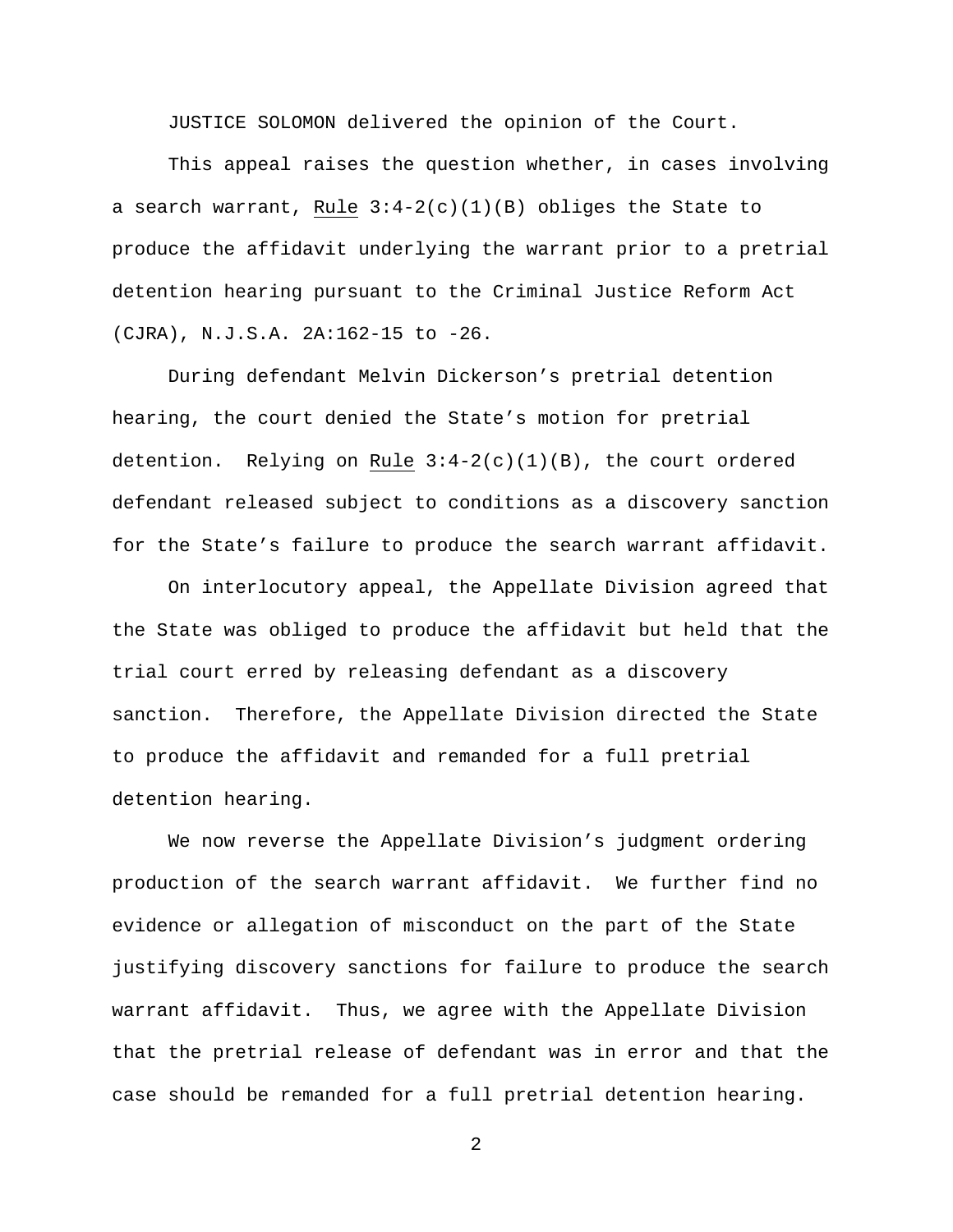I.

The following facts are elicited from record documents, including the search warrant, the incident report prepared by police, and the complaint-warrant.

A.

After multiple meetings with a confidential informant discussing the sales of controlled dangerous substances (CDS), police officers with the Asbury Park Police Department (APPD) applied for a warrant to search Welcome Back Unisex Hair Cuts, a barbershop/hair salon in Asbury Park (the salon). A Superior Court judge reviewed the application and issued the warrant. The warrant did not name any individuals as targets of the search but simply stated that the requesting officer had "probable cause to believe" that within the salon "[t]here has been and now is located certain" contraband.

Upon execution of the search warrant, the APPD officers found four men inside the salon, including defendant and codefendant Julius Franklin (Franklin). Defendant was observed to be at the rear of the salon when the police entered, near where drugs and guns were later found. When questioned, Franklin told the officers he worked at the salon. Defendant, however, was "uncooperative." One of the two other men present told the officers that he was at the salon waiting for a haircut; the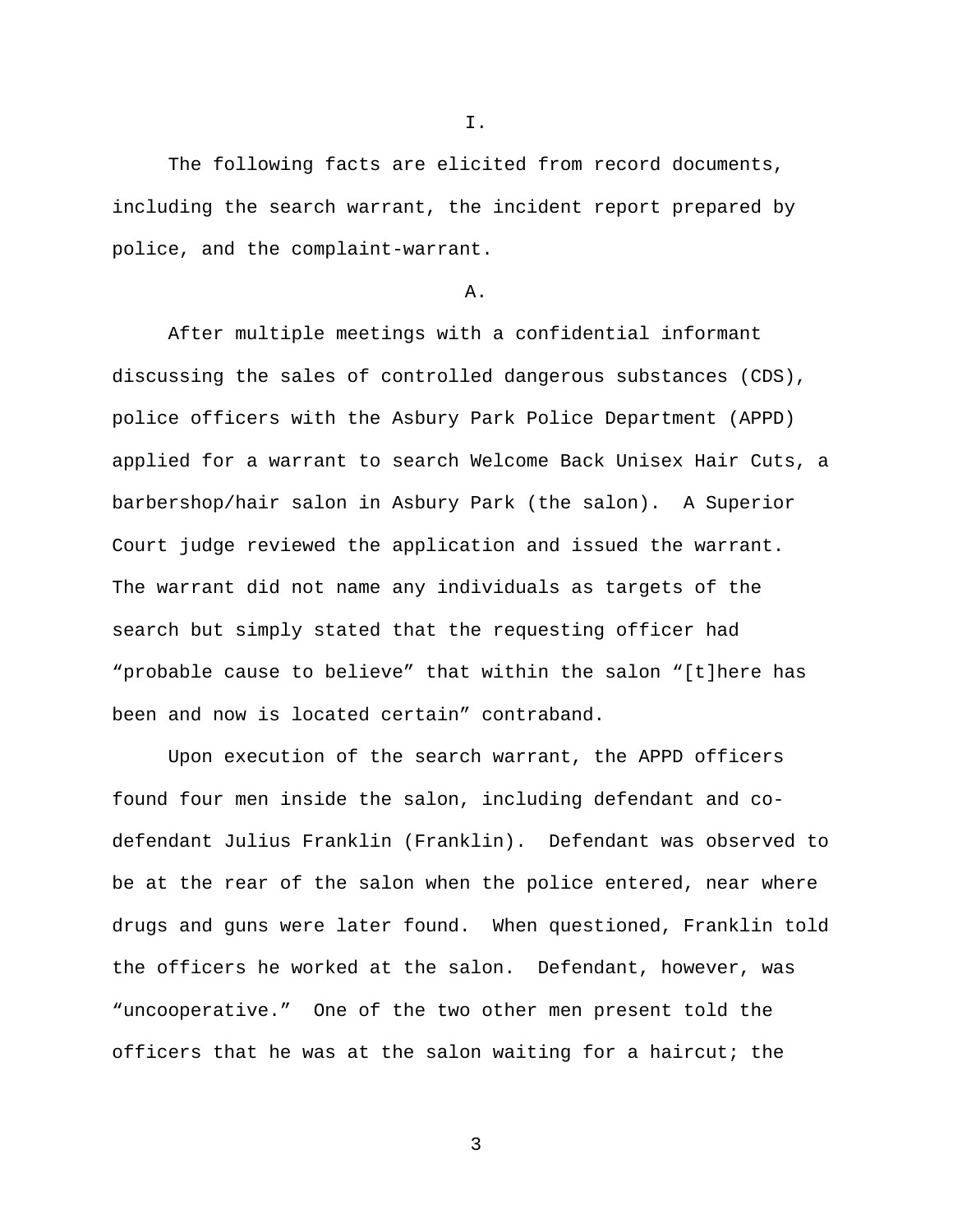other stated he had just "stopped in . . . briefly and was not employed [at the salon]."

The officers then conducted a search of the salon. The search revealed thirty-one pieces of evidence including two plastic bags of suspected marijuana, a 9mm sub-machine gun, a .38 caliber semi-automatic handgun, a stun gun, ammunition, two digital scales, a heat-seal vacuum, a box of Ziploc vacuum sealer gallon bags, a suspected police scanner, a cell phone, a State of New Jersey Certificate of Authority addressed to defendant, an expired City of Asbury Park Barbershop/Salon License addressed to a Barbara Dickerson, and several more documents addressed to defendant at the salon. After the search, officers arrested Franklin and defendant.

That same day, a complaint warrant was issued charging defendant with ten crimes: 1) fourth-degree possession of over one-half ounce of marijuana, N.J.S.A. 2C:35-10(a)(3); 2) thirddegree possession of marijuana with intent to distribute, N.J.S.A. 2C:35-5(b)(11); 3) third-degree possession of marijuana with intent to distribute in a school zone, N.J.S.A. 2C:35-7(a); 4) fourth-degree unlawful interception or use of official communications, N.J.S.A. 2C:33-21; 5) two counts of seconddegree possession of a firearm while in the course of committing a narcotics offense, N.J.S.A.  $2C:39-4.1(a)$ ; 6) fourth-degree possession of a defaced handgun, N.J.S.A. 2C:39-3(d); 7) second-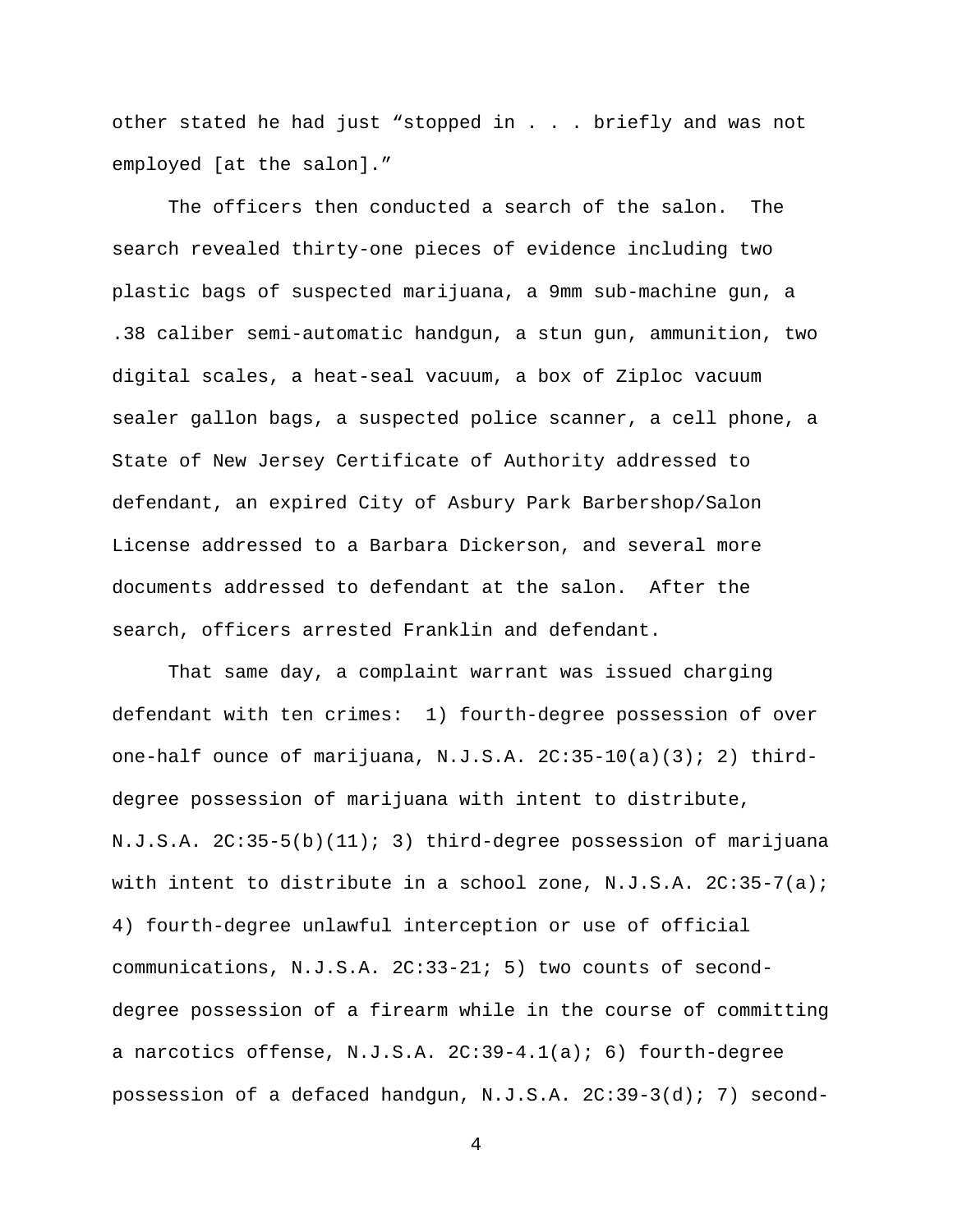degree unlawful possession of a machine gun, N.J.S.A. 2C:39-  $5(a); 8$ ) second-degree unlawful possession of a handgun, N.J.S.A. 2C:39-5(b)(1); and 9) fourth-degree unlawful possession of a stun gun, N.J.S.A. 2C:39-3(h). The complaint warrant was based upon an affidavit of probable cause that stated "pursuant to the execution of a search warrant . . . [defendant] was arrested after being found to be in possession of suspected CDS, weapons, and contraband."

At defendant's pretrial detention hearing, the State moved to detain defendant. In connection with the hearing, the State disclosed the Preliminary Law Enforcement Incident Report (PLEIR), $1$  the complaint, the supporting affidavit of probable cause, the Public Safety Assessment (PSA), and the incident and arrest reports. Defendant's PSA rated both his risk of failure to appear and his risk of new criminal activity as a three out of six. No violence flag was indicated. The PSA recommended that defendant be released pretrial with conditions and monthly reporting.

l

The PLEIR "is 'an electronic document that succinctly describes the relevant factual circumstances' relating to a defendant's arrest." State v. Robinson, 229 N.J. 44, 61 (2017) (quoting Office of the Attorney General, Directive Establishing Interim Policies, Practices and Procedures to Implement Criminal Justice Reform Pursuant to P.L. 2014, c. 31 § 5.2, at 48 (Oct. 11, 2016)).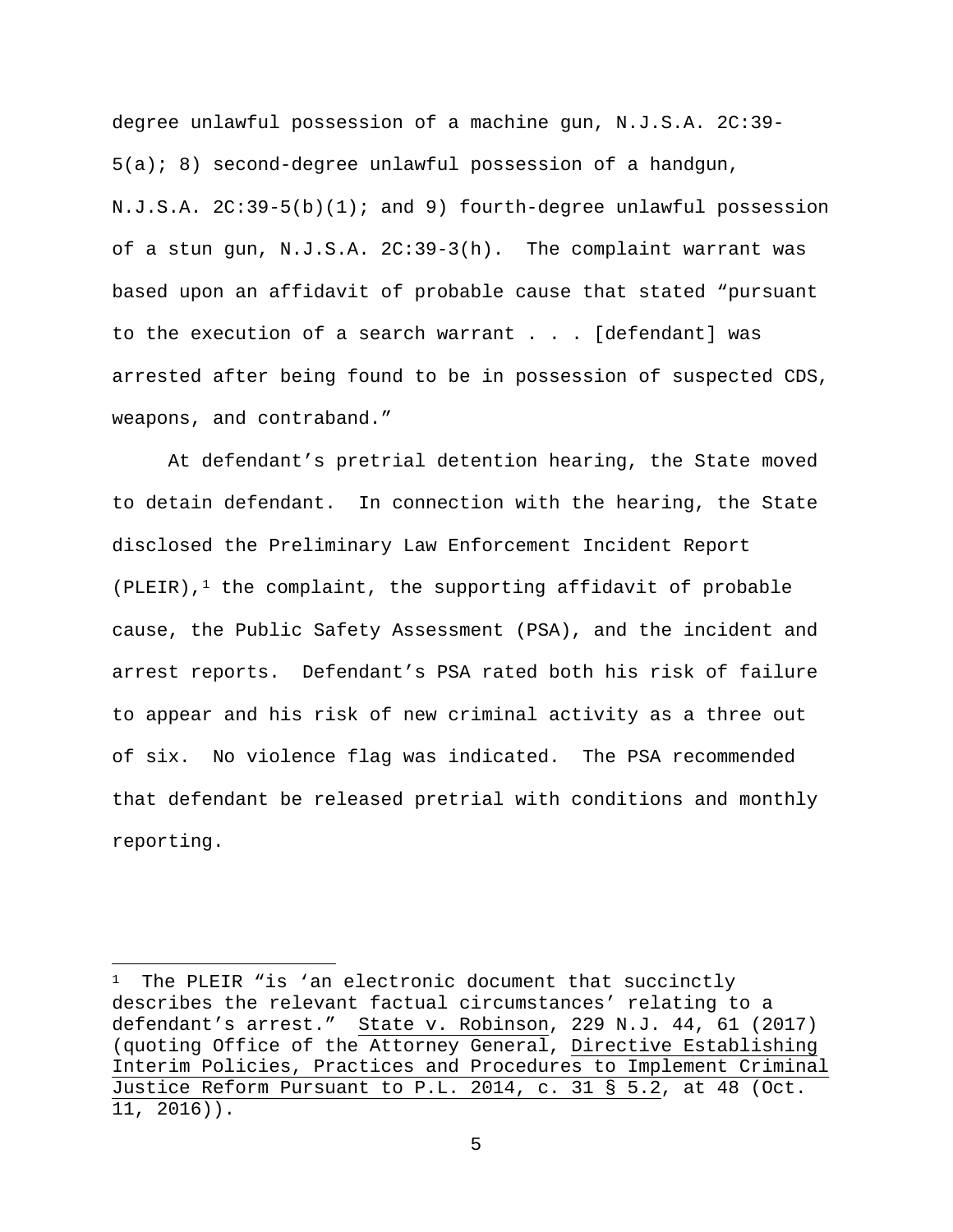During defendant's pretrial detention hearing, the judge explained to defendant that he had "the right to be provided with all statements or reports in the prosecutor's possession relating to the pretrial detention application." At that point, defense counsel claimed that he had received "limited discovery," because "the affidavit to support the search warrant is absent." When asked whether the State had the affidavit in its possession, the State responded that it did not have the affidavit and that it was "not relying upon the affidavit." The judge found that the affidavit must be produced, stating:

> It doesn't matter what you're relying on. If it relates to the motion, it must be produced. The Rule does not speak to what information the State intends to rely upon. That is not the litmus test for what must be produced. It is anything that relates to the application. The defendant is entitled to have all of that information.

The State further argued that "[t]he affidavit is not referenced in the PLEIR" and "has nothing to do with the probable cause that is related to this offense." The court, however, found that the affidavit "should be produced . . . . whether the State is intending to rely on it or not" and, as a sanction, released defendant with conditions.

A day after defendant was released, the Appellate Division decided State v. Robinson, 448 N.J. Super. 501, aff'd and modified, 229 N.J. 44 (2017), and the State moved for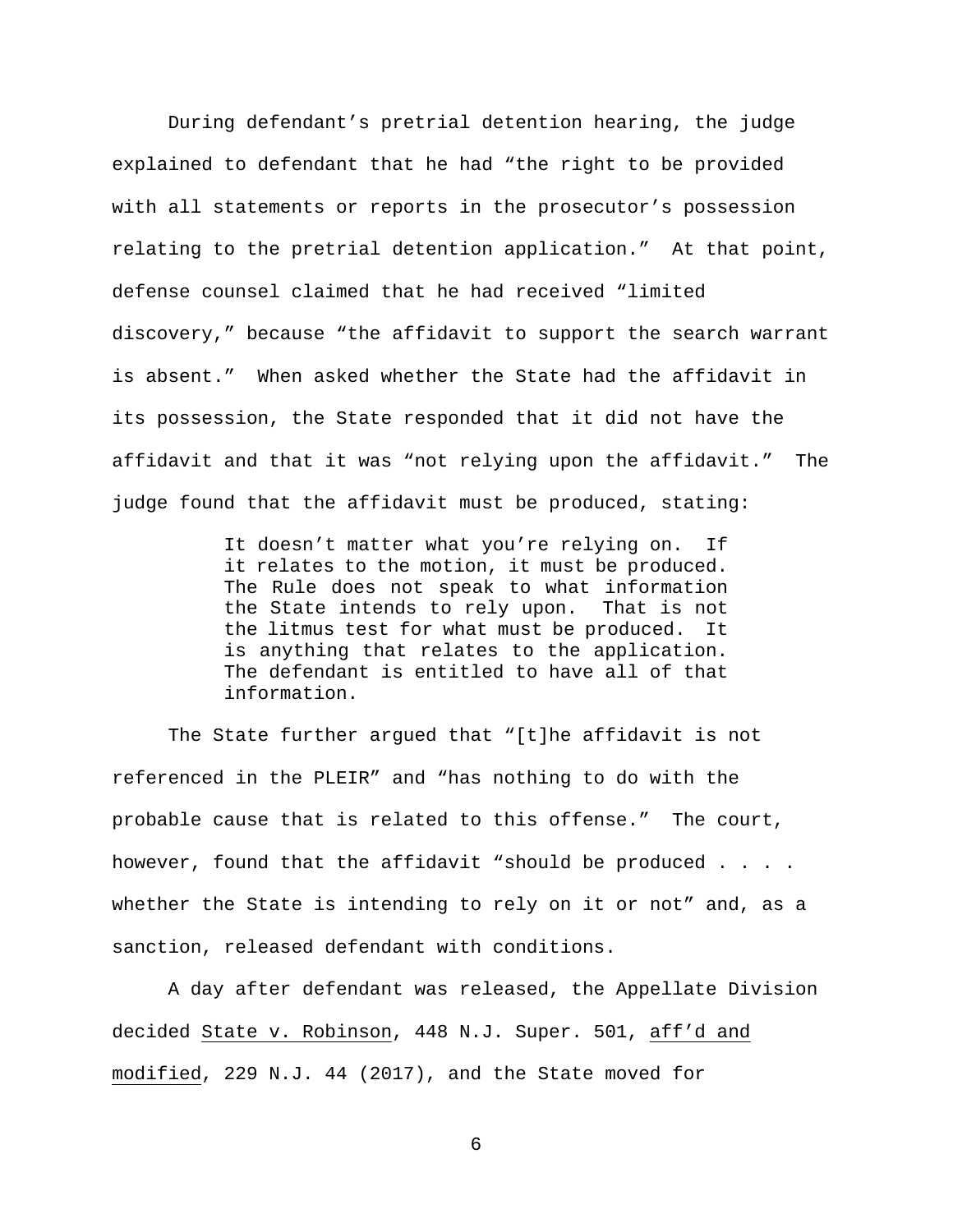reconsideration based on the holding in that case. At the reconsideration hearing, the State argued that "the only basis for which the Defense would be able to use the affidavit in support of the search warrant would be to attack the probable cause" for the search itself -- a question not at issue at the pretrial detention stage. The State also argued that "the appropriate remedy here would not be simply to release the defendant, but for the Court to issue an order . . . specifying what documents that the State is to produce." The State's motion for reconsideration was denied, and the Appellate Division granted the State's request for leave to file an interlocutory appeal.

## B.

The Appellate Division affirmed the trial court's ruling that the State was required to produce the search warrant affidavit. However, the Appellate Division reversed the trial court's decision to release defendant and remanded for a pretrial detention hearing -- both to determine whether defendant should be detained and to determine the appropriate sanctions, if any, for the State's failure to provide the search warrant affidavit.

Specifically, the appellate panel held that, when the State's evidence in support of pretrial detention is largely dependent on items seized under a search warrant, the affidavits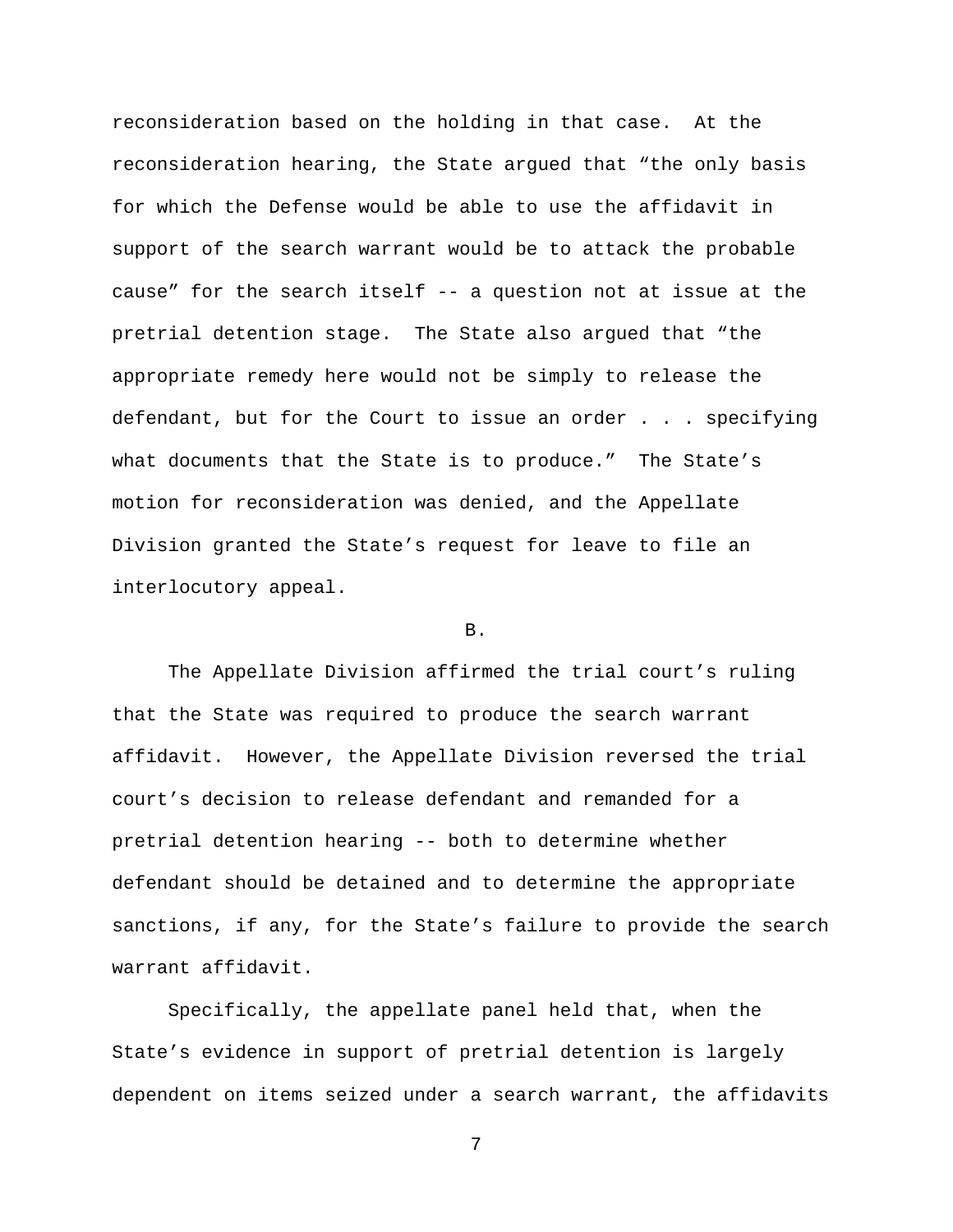underlying that warrant are relevant evidence relating to probable cause. The appellate panel relied on the text of Rule  $3:4-2(c)(1)(B)$ , as well as the sixth, seventh, and tenth principles in State v. Robinson that this Court stated "should govern the disclosure of evidence at a detention hearing": (6) "All statements and reports relating to the affidavit of probable cause should be disclosed"; (7) "All statements or reports that relate to any additional evidence the State relies on to establish probable cause at the detention hearing should be disclosed"; and (10) "The phrase 'statements and reports' refers to items that exist at the time of the hearing. The terms plainly include relevant police reports." 229 N.J. 44, 70–71 (2017).

The appellate panel rejected the State's contention that warrant-related materials need only be produced post-indictment, holding that the first exception to Rule  $3:5-6(c)$  applied  $-$  "the warrant and accompanying papers shall be provided to the defendant in discovery pursuant to R. 3:13-3" -- and that Rule 3:4-2(c) controls the timing of disclosure. The Appellate Division also held that any confidentiality concerns regarding production could be remedied by a protective order, which the State did not seek.

The appellate panel affirmed the trial court's ruling compelling the State to produce the search warrant affidavit but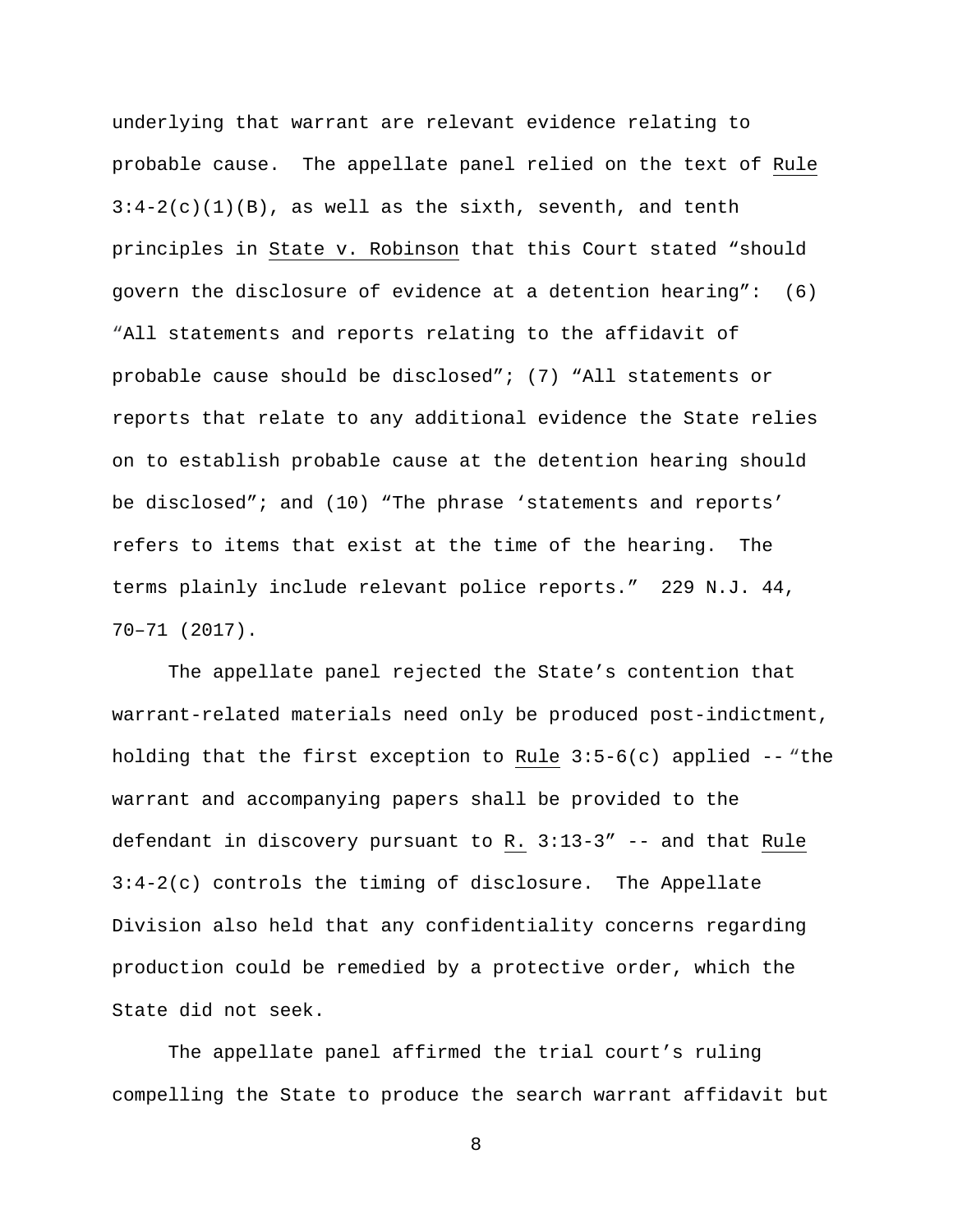vacated the portion of the trial court's order that denied pretrial detention without a hearing. The appellate panel found that the trial court never explained the reasons for imposing the "sanction" of releasing defendant or why the sanction was justified under the circumstances. Hence, the appellate panel remanded for a pretrial detention hearing to evaluate whether the State acted in good faith when it did not produce the underlying affidavit, as well as whether the trial court considered sanctions other than summary denial of the State's pretrial detention application.

We granted the State's motion for leave to appeal. 230 N.J. 544 (2017). We also granted the motions of the American Civil Liberties Union of New Jersey (ACLU) and the County Prosecutors Association of New Jersey (CPANJ) to participate as amici curiae.

# II.

## A.

The State asserts that, at the pretrial detention stage, its burden is only to establish probable cause and the defendant's risk of danger, flight, and obstruction. According to the State, an expansive discovery obligation at the pretrial detention stage would strain the judicial system. Further, the State argues that search warrant affidavits are not relevant at the pretrial detention stage.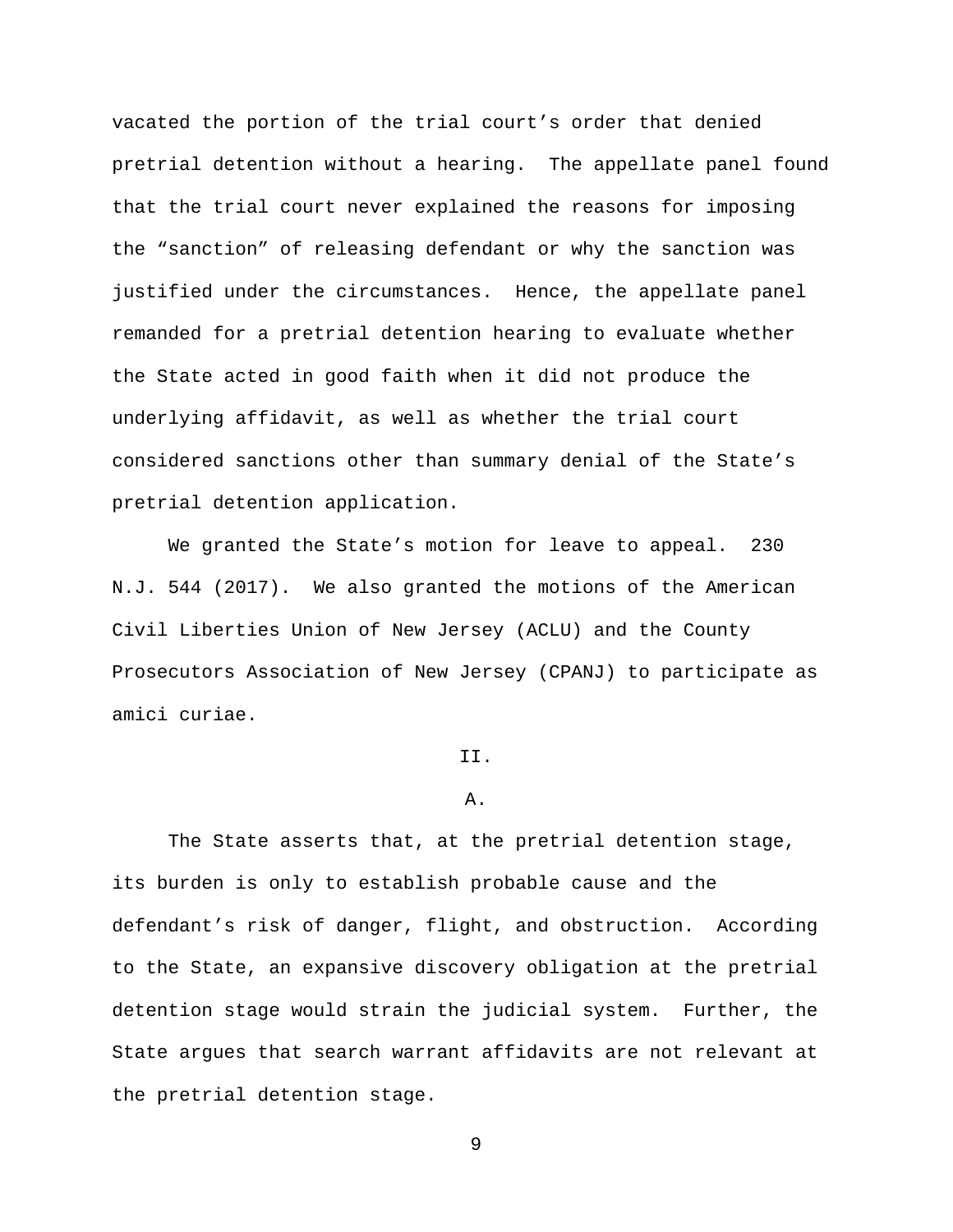The State contends that defendant was not charged with any crimes predicated upon activity that occurred before the search of the salon -- only upon what police found there. Thus, the search warrant and related affidavit do not establish either probable cause for any charged offense or defendant's risk of danger, flight, or obstruction.

The State claims that the twelve principles governing disclosure of evidence at pretrial detention hearings set forth in Robinson all provide that discovery must be "keyed" to the State's two tasks at the pretrial detention stage - establishing probable cause and risk of danger, flight, or obstruction. Thus, in the State's view, because defendant's charges stem only from evidence seized upon execution of the search warrant, and not from the search warrant application, the warrant application materials are not "keyed" to the State's dual burdens.2

The State points out that Rule  $3:5-6(c)$ , which governs the confidentiality of warrants and ancillary materials, allows for an exception under Rule 3:13-3 but not pursuant to Rule 3:4-  $2(c)(1)(B)$ . Furthermore, the State notes that this Court

 $\overline{\phantom{a}}$ 

 $2$  We do not consider the arguments raised by the State or the other parties inferencing an unpublished Appellate Division decision reversing a trial court's order compelling discovery of a search warrant affidavit. That unpublished decision does not fall within the narrow exceptions set forth in Rule 1:36-3.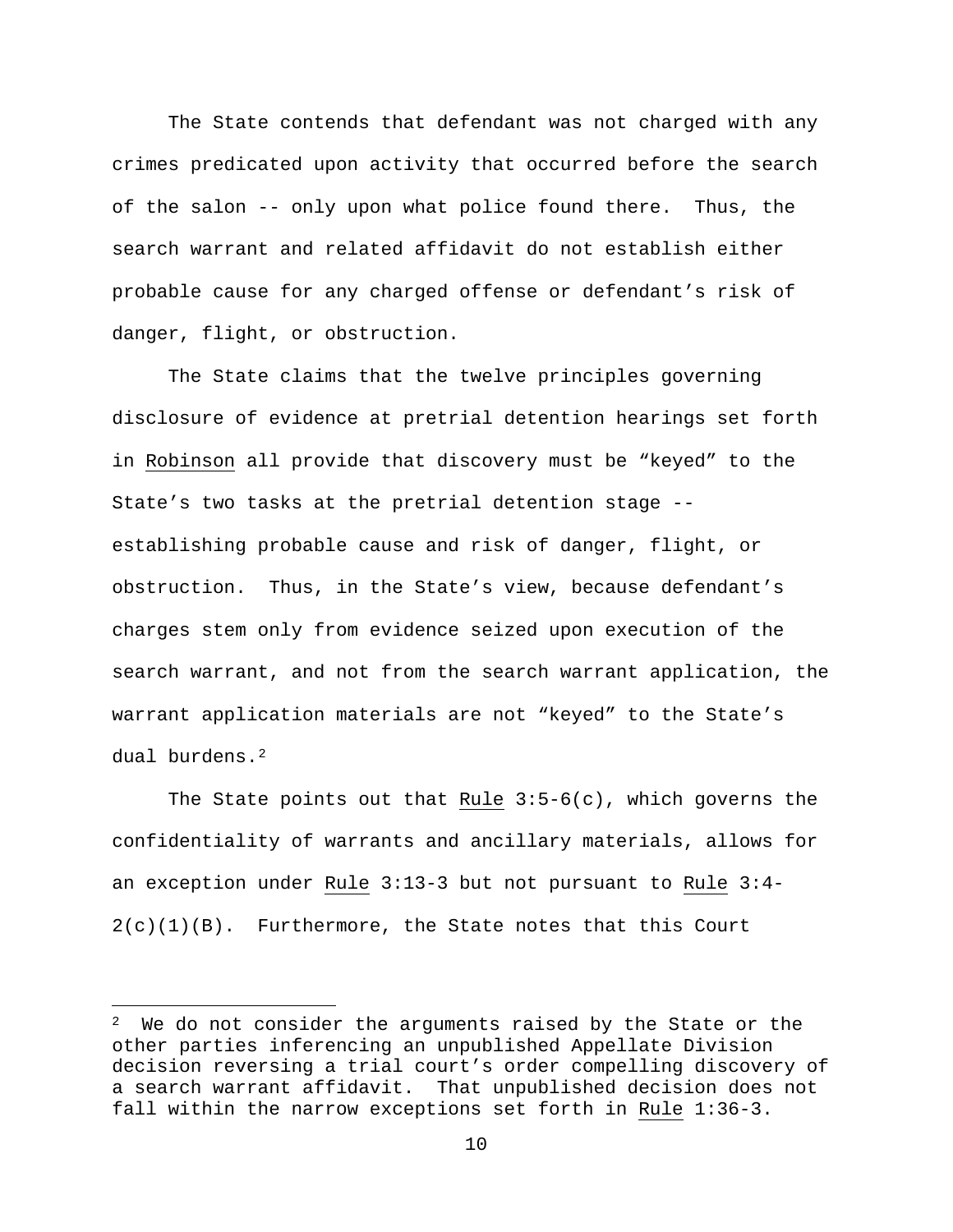adopted a version of Rule 3:4-2 that did not include a proposed reference to Rule 3:13-3 in order to mark the difference between pretrial detention discovery and post-indictment discovery.

The State stresses that search warrants often incorporate information gleaned from the undercover work of confidential informants. Given the short arrest-to-detention-hearing schedule the CJRA imposes, the State argues that production of search warrant affidavits would often endanger confidential informants by making their identity easily discernable.

The State acknowledges that the materials it relies on to establish probable cause may be a subset of the materials that are relevant to probable cause. The State argues, however, that if it chooses to rely on less than all the relevant materials, it "runs the risk that the court will deny its pretrial detention application."

#### B.

Defendant argues for affirmance of the Appellate Division's decision. Defendant claims that the State's production obligation is "'not limited to documents upon which the State claims to rely' . . . and instead extends to all materials related to 'the factual assertions contained in the probable cause affidavit' . . . or that 'can be expected to provide the basic background facts' concerning the crime and charges." (quoting Robinson, 448 N.J. Super. at 517, 520). Defendant also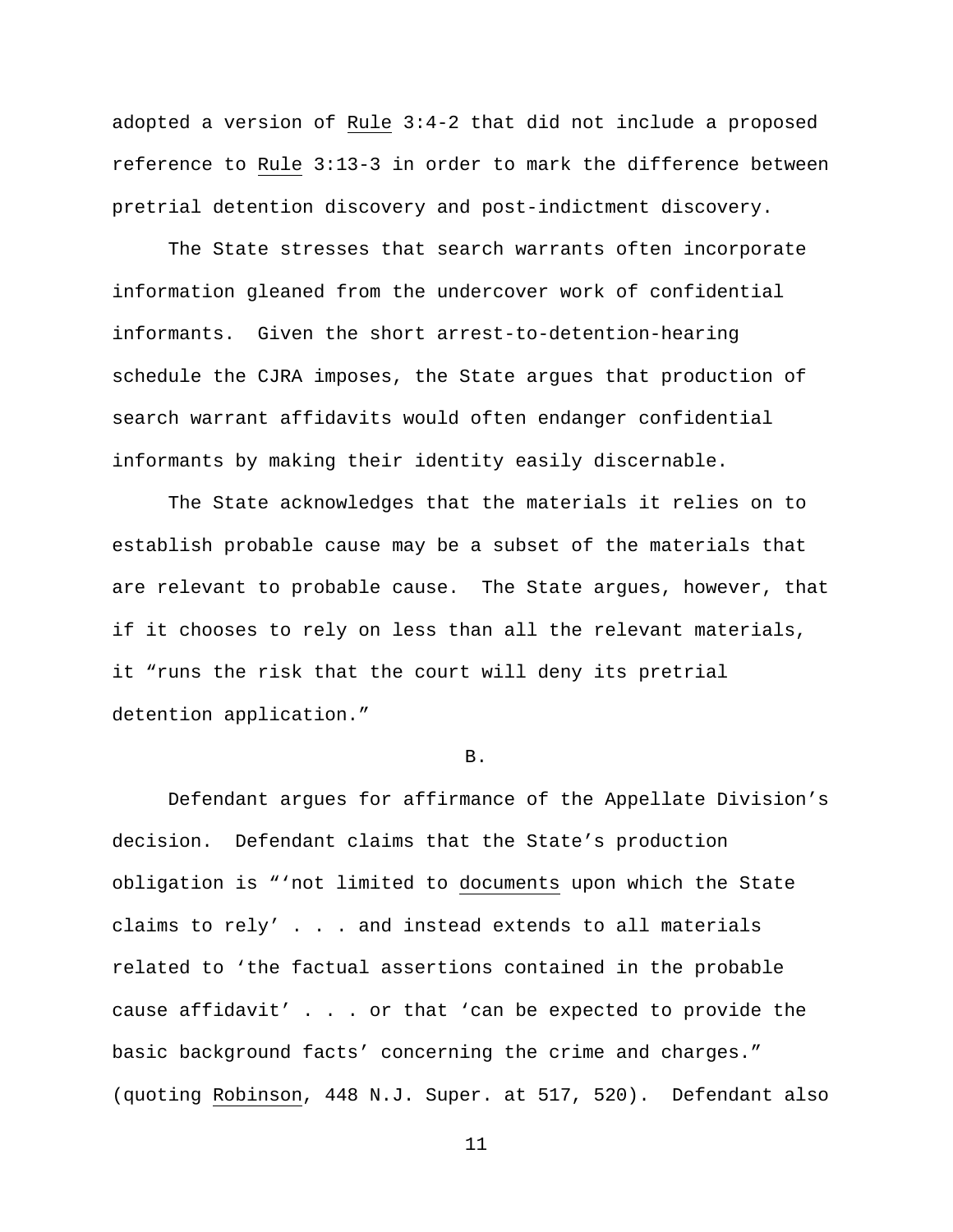urges that "discovery 'must reflect' the fact that defendants face a complete loss of liberty and must be able to challenge the State's detention application." (quoting Robinson, 229 N.J. at 68). Hence, in defendant's view, production of the affidavit in this case was necessary to establish the connection between himself and the contraband he was alleged to possess. Without the affidavit, defendant argues, the State can establish only that defendant -- like multiple other individuals -- was present at the salon where contraband was found.

"As a result," defendant argues, his "only established connection to the contraband is that he, like two uncharged individuals, was present during the search, and that he may have worked at [the salon]." "Any additional information concerning [his] connection to the contraband, or lack thereof, would therefore relate to the State's [pretrial detention] application as much as anything previously disclosed in discovery."

Defendant further argues that his approach harmonizes Rule 3:5-6 and Rule 3:4-2. According to defendant, the State's interpretation "would render Rule 3:4-2(c)(1)(B) moot whenever a case involves a search warrant."

Finally, defendant argues that the State has "made clear" that concerns preventing disclosure, and justifying a protective order, are not present here because the State did not seek a protective order.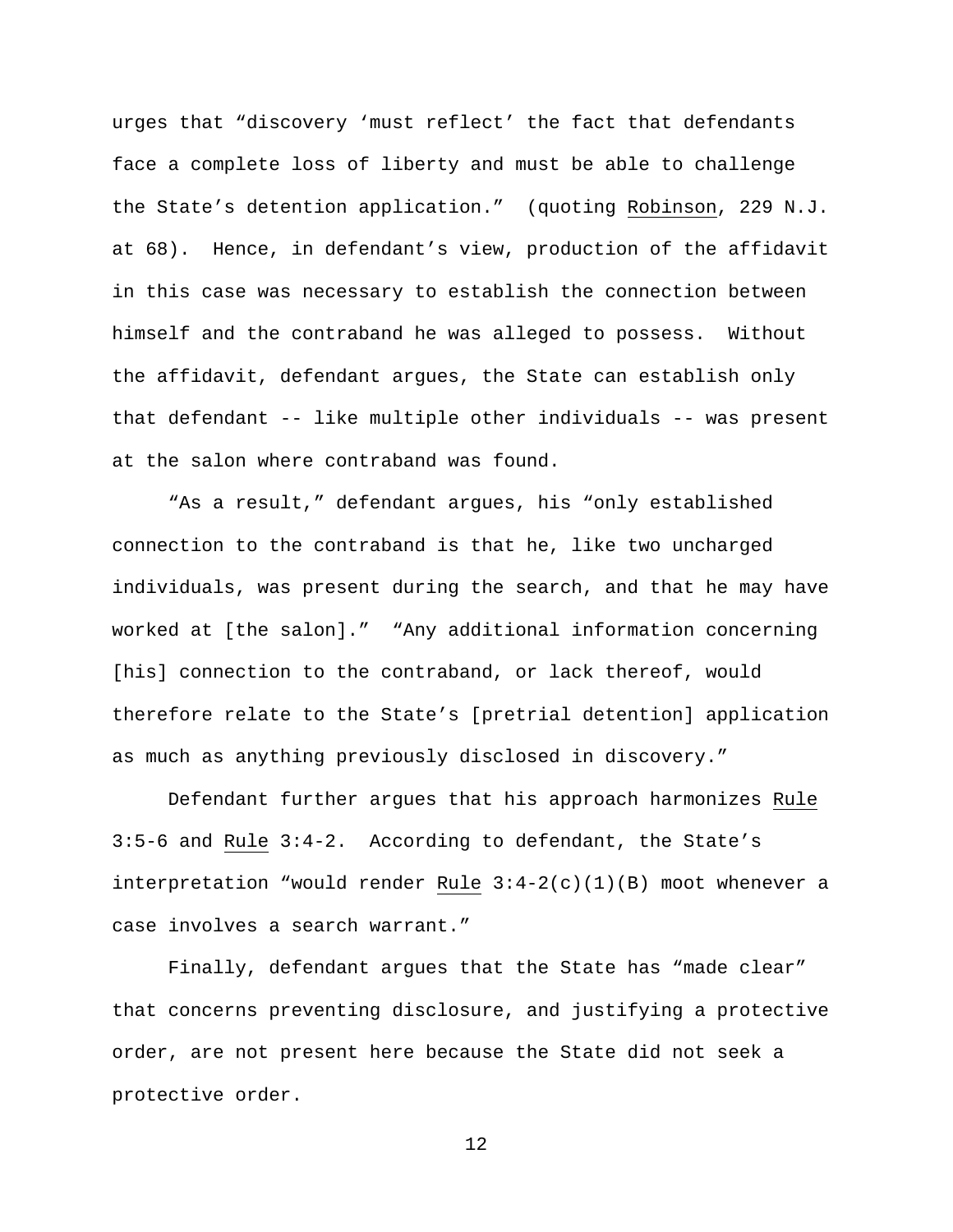Amicus ACLU does not argue that the State must produce search warrant affidavits in every case but claims that such production is required when: 1) the defendant is arrested in a place other than his home; and 2) there is no evidence of the defendant's control over contraband found at the time of arrest. In the ACLU's view, the Appellate Division's holding "need only apply where the seizure of contraband serves as a basis for pretrial detention and the location of the seizure alone is insufficient to show a nexus between the defendant and the contraband." The ACLU argues that no production is required where the contraband is found in a room owned or rented by the defendant, or on the defendant's person, because the nexus between the defendant and the contraband in such situations is already clear.

Lastly, the ACLU argues that the State can avoid otherwisecompulsory production by obtaining a protective order where merited -- that is, on a case-by-case basis and on a showing of "legitimate, specific security concerns." The ACLU points out that, in this case, the State was aware it could move for a protective order and explicitly chose not to seek one.

D.

The CPANJ agrees with the State. The CPANJ argues that because warrant confidentiality is paramount, this Court's rules

C.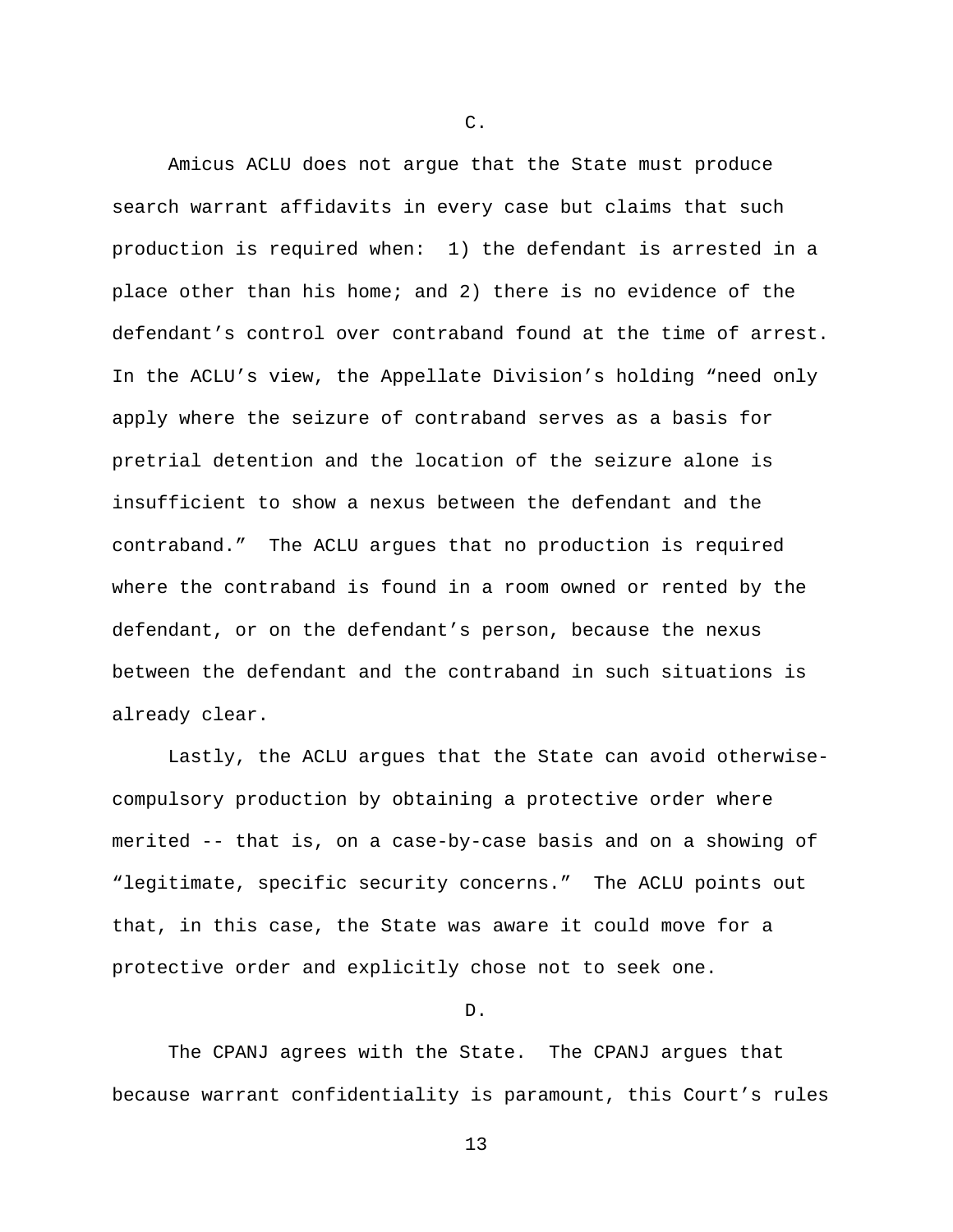permit post-execution disclosure in only two scenarios: 1) post-indictment discovery; and 2) disclosure to any person claiming to be aggrieved by an unlawful search and seizure. Similarly, the CPANJ notes, this Court has made search warrants an exception to the general public availability of criminal case records.

In that vein, the CPANJ asserts a broad public policy interest in warrant confidentiality, emphasizing that warrants may describe ongoing investigations, active wiretaps, identities of confidential informants, identities of uncharged but implicated individuals, and witnesses. Therefore, the CPANJ asserts that the rule for which defendant advocates would force the State to move for a protective order in an inordinate number of cases, transforming protective orders from the exception to the rule and unduly burdening prosecutors.

The CPANJ also argues that, given how quickly law enforcement must act on warrants to forestall a staleness defense and how soon detention hearings must follow arrest, requiring warrant affidavit production would increase the probability that confidential informants would be identified and potentially subjected to retaliation. In the CPANJ's view, the Appellate Division did not read Rule 3:5-6(c) "in harmony" with Rule  $3:4-2(c)$ , but rather read Rule  $3:4-2(c)$  to entirely trump the warrant confidentiality rule.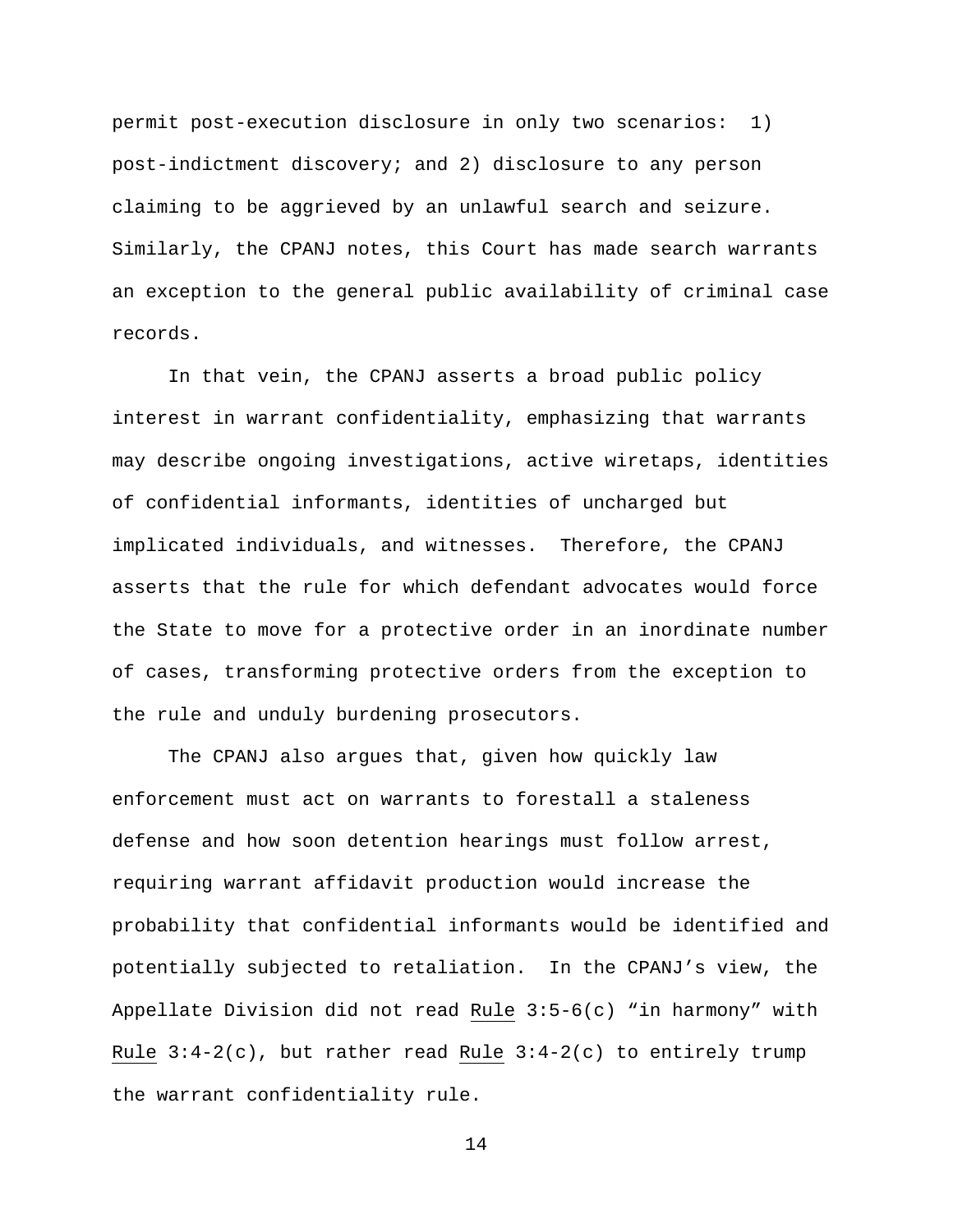The CPANJ notes that law enforcement typically does not rely on information in search warrant affidavits in preparing affidavits of probable cause and adds that the warrant materials in this case did not relate to probable cause or pretrial detention. Thus, the warrant affidavit here did not fall within the State's production obligation, according to the CPANJ.

## III.

This case presents a narrow question regarding the State's discovery obligation at the pretrial detention stage left unanswered in Robinson -- whether Rule  $3:4-2(c)(1)(B)$  obliges the State to produce the affidavit underlying a search warrant in a pretrial detention hearing.

Appellate review of the meaning of the New Jersey Court Rules is de novo. Robinson, 229 N.J. at 66; State v. Hernandez, 225 N.J. 451, 461 (2016). "We apply ordinary principles of statutory construction to interpret the court rules and start with the plain language of the Rule." Robinson, 229 N.J. at 67.

A.

The CJRA "allows for pretrial detention of defendants who present such a serious risk of danger, flight, or obstruction that no combination of release conditions would be adequate." Id. at 54. "After a complaint-warrant is issued, eligible defendants 'shall be temporarily detained to allow the Pretrial Services Program to prepare a risk assessment' and recommend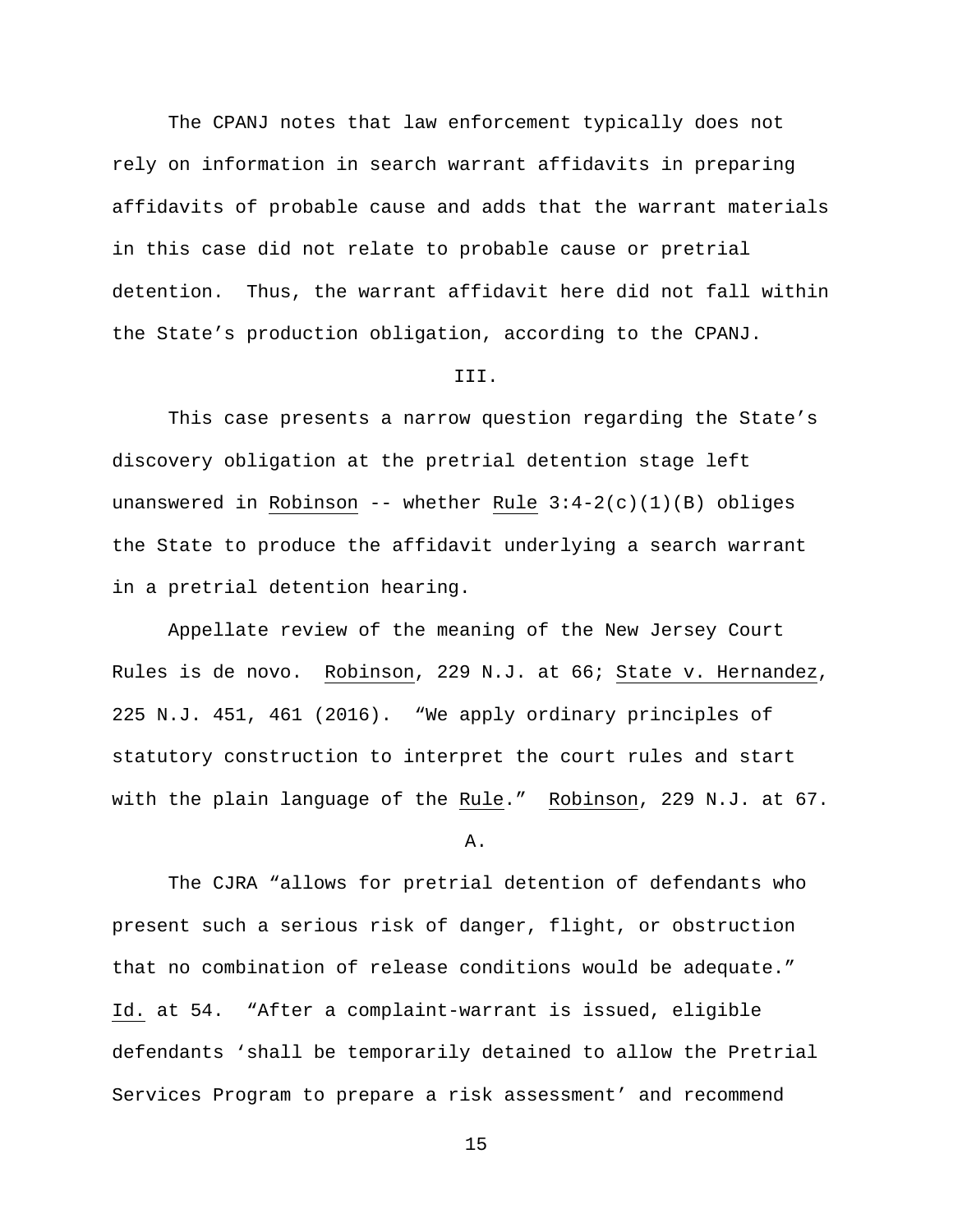conditions of release." Id. at 55 (quoting N.J.S.A. 2A:162- $16(a)$ .

"When a prosecutor applies for pretrial detention, the defendant is held pending a hearing." Id. at 57. "At the hearing, the defendant has the right to counsel and . . . the right to testify, to call witnesses, to cross-examine witnesses who appear, and to present information by proffer or otherwise." Id. at 58 (citation omitted). "In the end, if a court orders detention, its decision must be supported by clear and convincing evidence." Ibid.

"[T]he [CJRA] calls for a determination of probable cause and an assessment of the risk of danger, flight, and obstruction, which may include consideration of the nature and circumstances of the offense and the weight of the evidence . . . ." Id. at  $69$ ; see also N.J.S.A. 2A:162-18(a)(1);  $-19(e)(2)$ ;  $-20(a)$ , (b). The statute does not, however, specify what discovery must be turned over to defendants as to those proofs.

We addressed the issue of discovery in crafting rules to guide the implementation of the CJRA. This Court's Criminal Practice Committee issued a report, which became part of the legislative history of the rules eventually adopted. See Robinson, 229 N.J. at 59; see also Report of the Supreme Court Committee on Criminal Practice on Recommended Court Rules to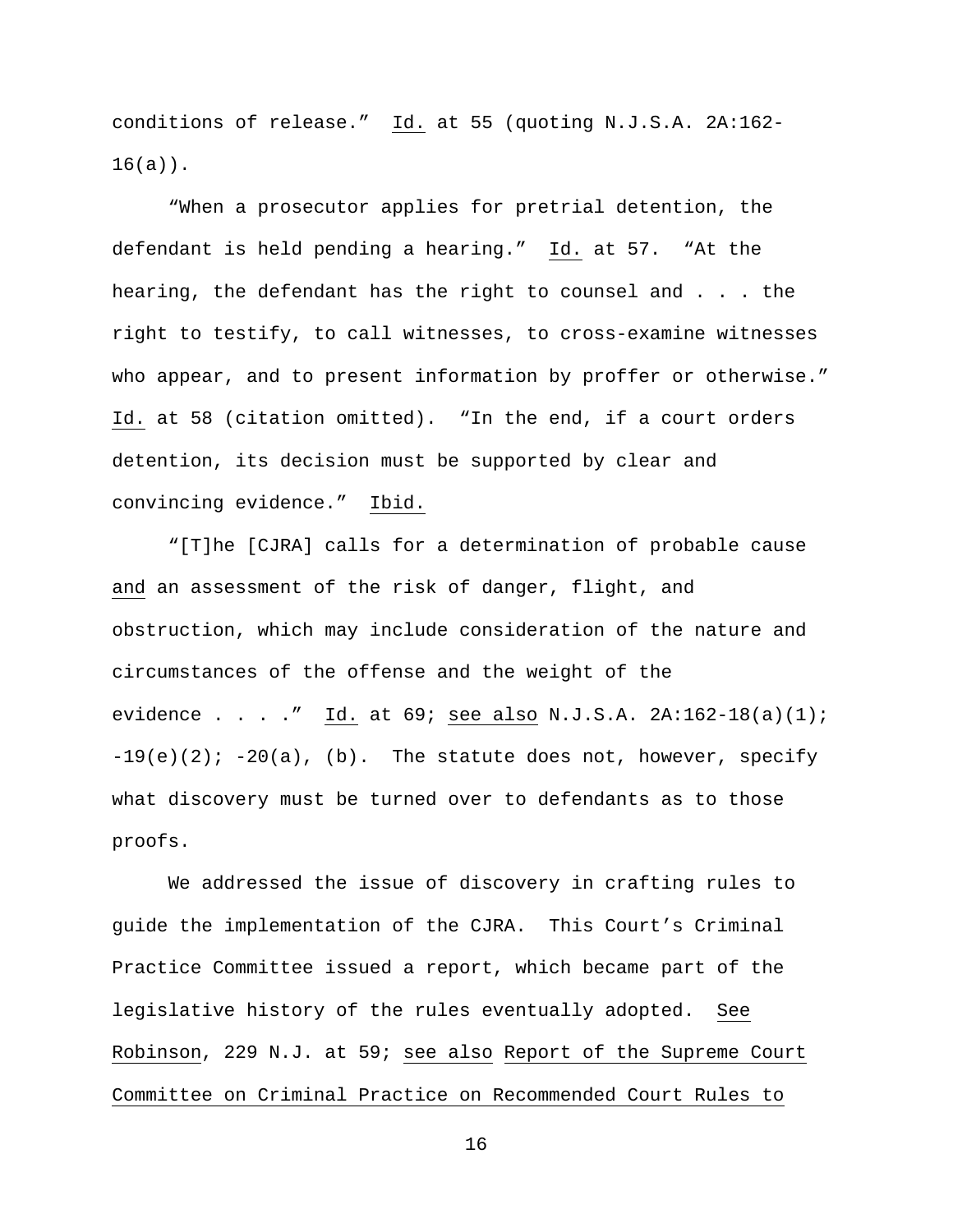Implement the Bail Reform Law, Part I: Pretrial Release (May 9, 2016); Report of the Supreme Court Committee on Criminal Practice on Recommended Court Rules to Implement the Bail Reform Law, Part II: Pretrial Detention & Speedy Trial (May 12, 2016). The report indicated that "[t]he Committee divided sharply about the amount and type of discovery that should be required for pretrial detention hearings." Robinson, 229 N.J. at 59. Ultimately, the Court amended Rule 3:4-2 to set parameters for that discovery. See R. 3:4-2 (as amended Dec. 6, 2016).

In Robinson, one of the earliest CJRA cases, this Court revisited those parameters in connection with a discovery dispute. We underscored that the State must carry a twofold burden at pretrial detention hearings -- to demonstrate probable cause and to overcome the presumption of pretrial release -- and noted that "discovery should likewise be keyed to both areas." 229 N.J. at 69. We accordingly clarified and amplified the meaning of Rule 3:4-2(c)(1)(B). Id. at 71–72.

In so doing, we identified twelve "principles" that "govern" the disclosure of evidence at a detention hearing, id. at 69–71, many of which are relevant here. "All exculpatory evidence must be disclosed." Id. at 71. Further, there are specific documents that the State must turn over: the complaint, the PSA, the PLEIR, and the affidavit of probable cause. Id. at 69. We specified that, "[i]f a similar document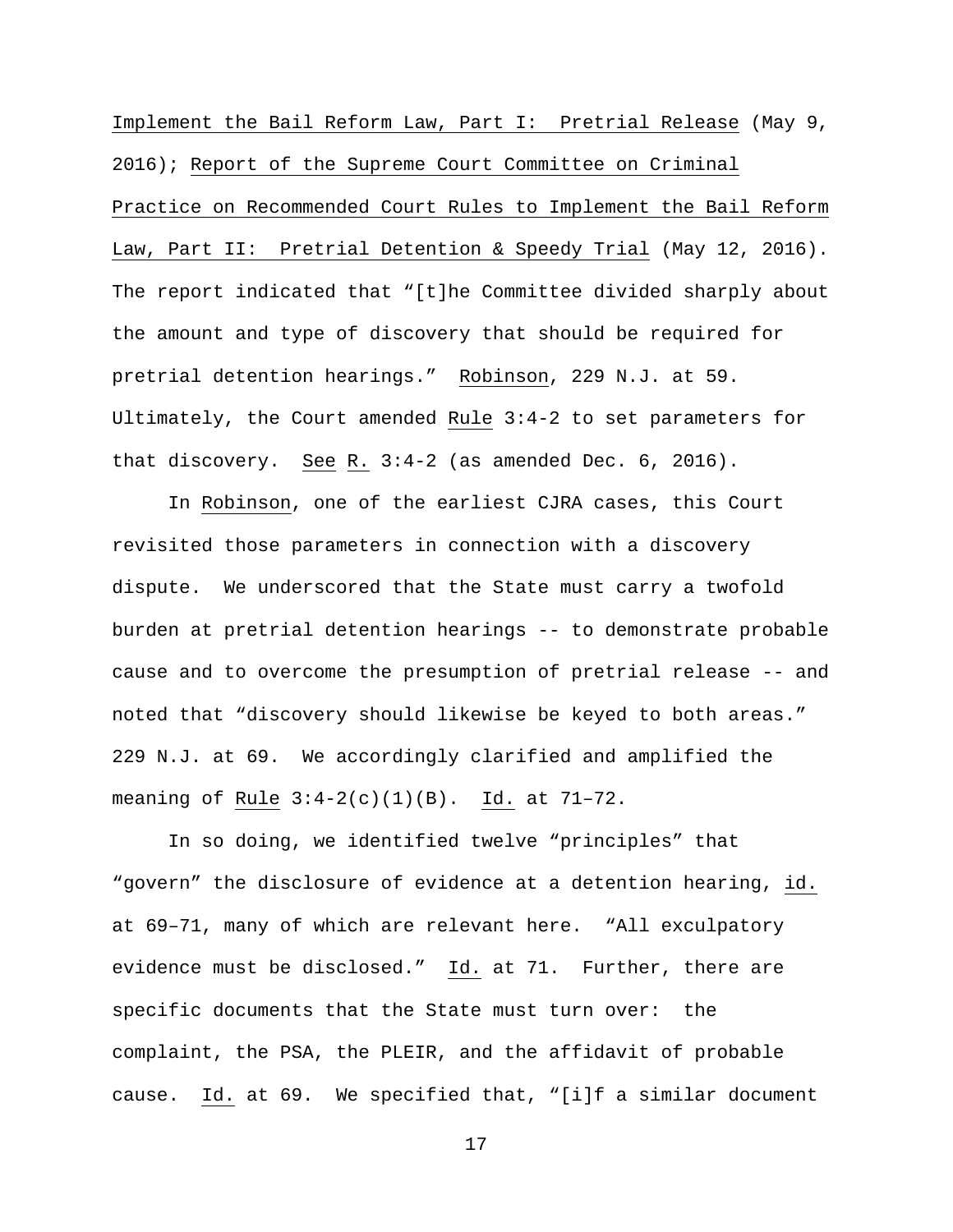with a different name is used [instead of an affidavit] to establish probable cause, that document must be disclosed." Ibid. We also required the State to provide the defendant with "[a]ll statements and reports relating to the affidavit of probable cause. In other words, if an affidavit of probable cause describes what a police officer or witness observed, an initial police report or witness statement that relates to those factual assertions must be disclosed." Id. at 70. Disclosure is also required for "statements or reports that relate to any additional evidence the State relies on to establish probable cause at the detention hearing." Ibid. "For example, if the State, at the detention hearing, refers to a witness whose observations are not discussed in the affidavit of probable cause, all statements and reports relating to the additional witness should be disclosed." Ibid.

In addition to those requirements, we offered two important definitions in Robinson. First, we noted "[t]he phrase 'statements and reports' refers to items that exist at the time of the hearing. The terms plainly include relevant police reports." Id. at 70–71. Second, we stressed that, although the phrase "relate to" can be construed broadly, see Webster's Second New College Dictionary 935 (2d ed. 2001) (defining "relate" as "[t]o have a connection, relation, or reference"), it must be given a workable meaning in New Jersey jurisprudence,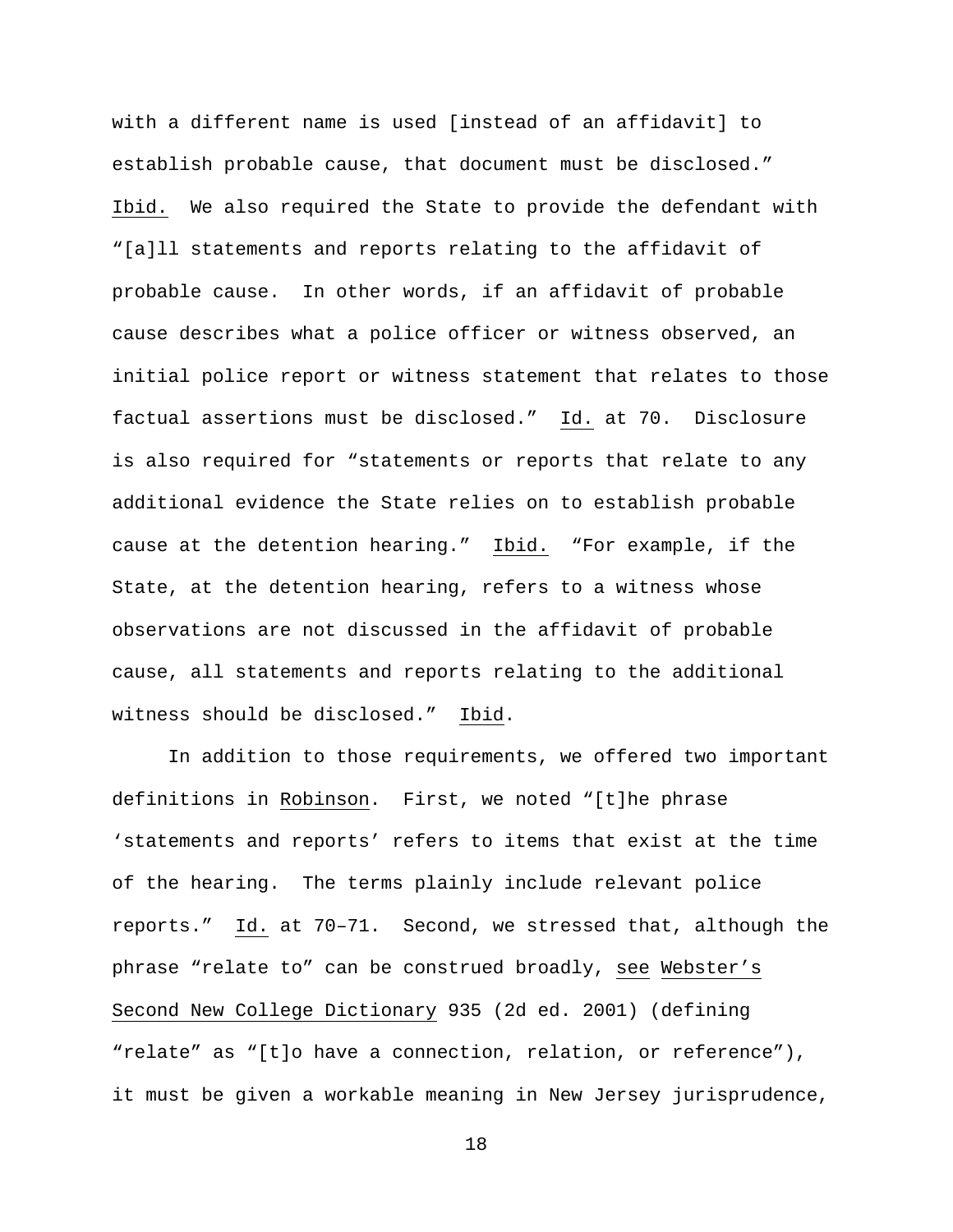see Robinson, 229 N.J. at 72 ("Judges must also be mindful of practical concerns . . . there may be dozens of police reports at the time of arrest that arguably relate to the affidavit of probable cause.").

To implement the principles we identified, this Court exercised its Article VI rulemaking power to bypass the committee process and directly revise Rule 3:4-2(c) in the text of Robinson. Id. at 72, 74; see also N.J. Const. art. VI, § 2, ¶ 3. Under Rule 3:4-2(c), as modified by Robinson, a prosecutor seeking pretrial detention must now provide defense counsel with five categories of materials:

> [1] the discovery listed in subsection (A) above [(i.e., "a copy of any available preliminary law enforcement incident report concerning the offense and the affidavit of probable cause")],

> [2] all statements or reports relating to the affidavit of probable cause,

> [3] all statements or reports relating to additional evidence the State relies on to establish probable cause at the hearing,

> [4] all statements or reports relating to the factors listed in  $N.J.S.A.$   $2A:162-18(a)(1)$ that the State advances at the hearing,  $[3]$  and

 $\overline{a}$ 

 $3$  The factors the State may advance are applicable to show that no amount of monetary bail, non-monetary conditions of pretrial release, or combination of monetary bail and conditions would reasonably assure 1) defendant's appearance in court when required, 2) the protection of the safety of any other person or the community, and 3) that defendant will not obstruct or attempt to obstruct the criminal justice process. N.J.S.A. 2A:162-18(a)(1).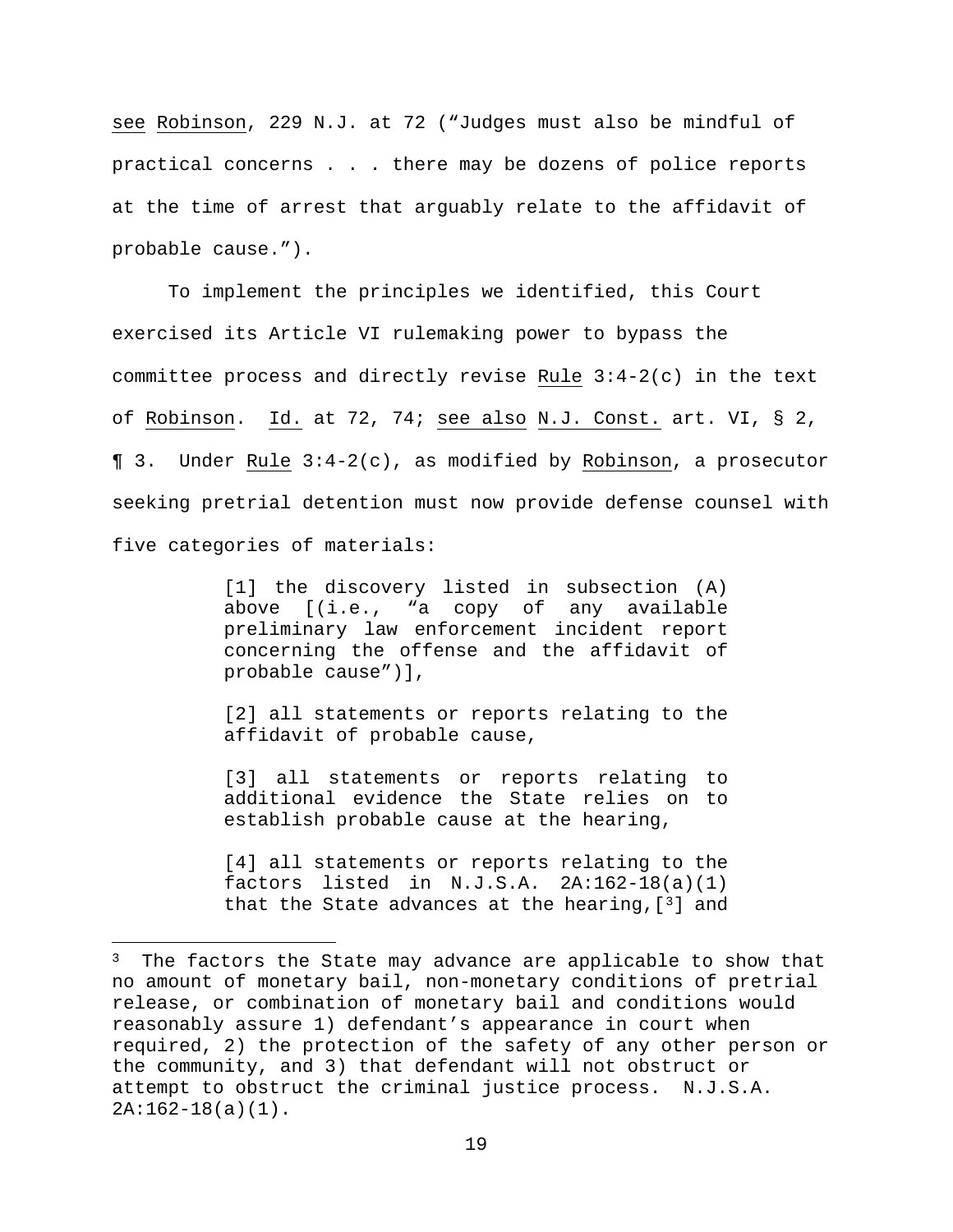[5] all exculpatory evidence.

[Robinson, 229 N.J. at 71–72; R. 3:4-  $2(c)(1)(B).$ 

The revised Rule  $3:4-2(c)$  provides defendants with "far broader discovery" than they are entitled to at the pretrial detention stage in the federal system, Robinson, 229 N.J. at 61, and represents this Court's carefully considered attempt to strike a balance between the significant competing interests at stake, see id. at 76. We noted in Robinson that making the State's discovery obligation at the pretrial detention stage any "broader" would "impose a greater administrative burden on the State" and thereby risk "frustrat[ing] the purpose of the [CJRA]." Id. at 76. After all, "in light of the [CJRA's] very tight time constraints," under a broader discovery obligation, "the State might be forced to limit detention motions based on the resources it can devote to discovery in the days after an arrest, and not its assessment of the risk of danger, flight, or obstruction that a defendant poses." Ibid.

We further stressed the need for balance by instructing that Rule  $3:4-2(c)$ 's pretrial discovery requirements must "be read in conjunction with Rule 3:13-3, which obligates the State to provide full discovery when it makes a pre-indictment plea offer or when an indictment is returned or unsealed." Id. at 72. That does not mean that the requirements of the two rules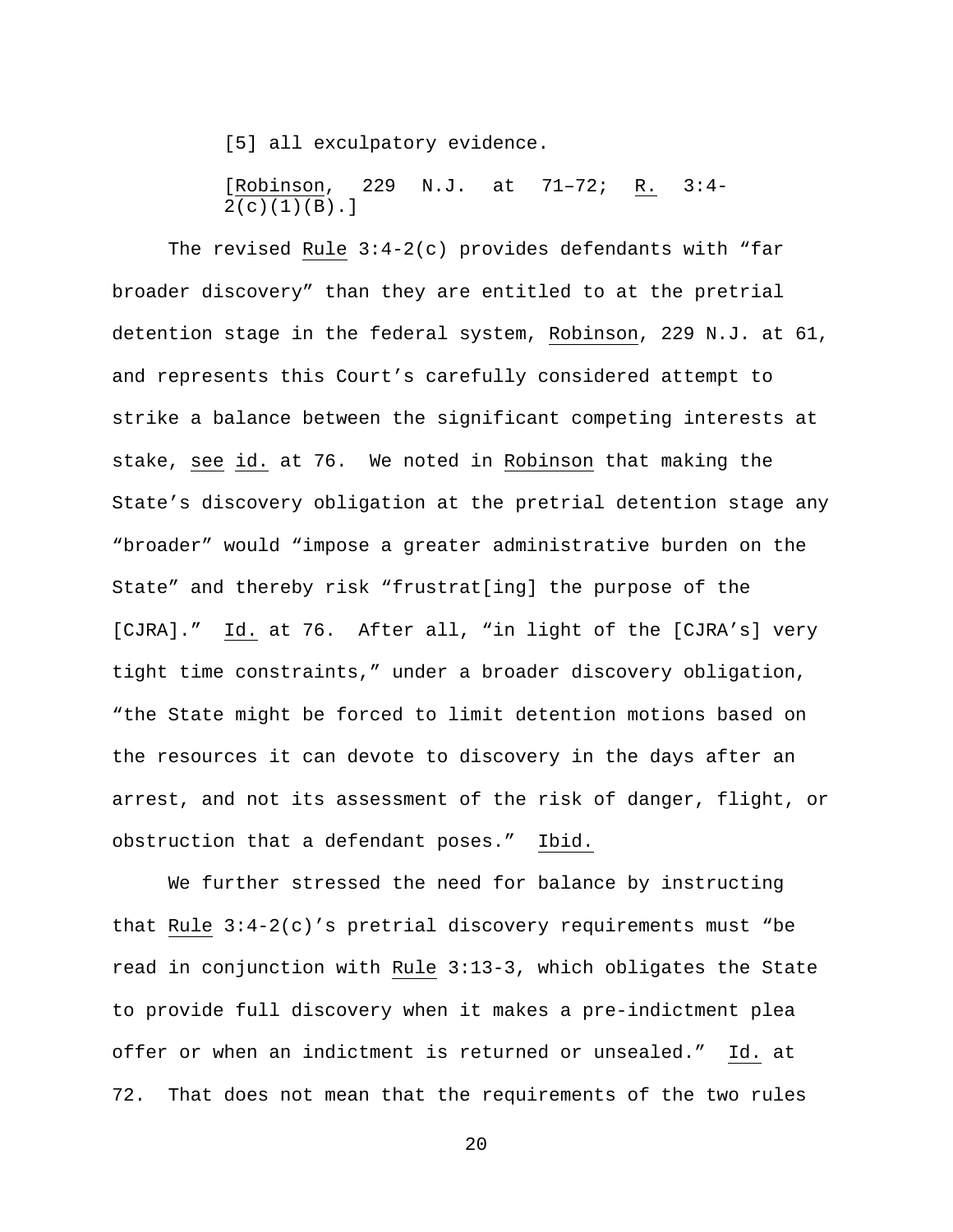are identical; on the contrary, the Court declined to adopt during the rulemaking process a proposal that would have collapsed the distinctions between the two. See id. at 60-61.

Rather, the instruction mandates the adoption of "a workable standard," id. at 68 -- one that does "not impose impractical demands on law enforcement" and that balances both "the law's tight timeframe," ibid., and the limited purpose of detention hearings, which "are not full-scale trials designed to assess guilt," id. at 73, against "the defendants' liberty interests," id. at 68, and the fact that "[i]n our society liberty is the norm, and detention prior to trial or without trial is the carefully limited exception," ibid. (quoting United States v. Salerno, 481 U.S. 739, 755 (1987)).

That mandate is not self-executing, however. And although Robinson provides a great deal of guidance as to discovery requirements in pretrial detention proceedings, it does not discuss search warrant affidavits. Nor did the report by the Criminal Practice Committee refer to the discoverability of search warrant affidavits at the pretrial detention stage. We therefore turn to the rules that address search-warrant discovery in general for guidance.

B.

The court rules regarding warrants and supporting documents predate the CJRA. "A search warrant shall be issued with all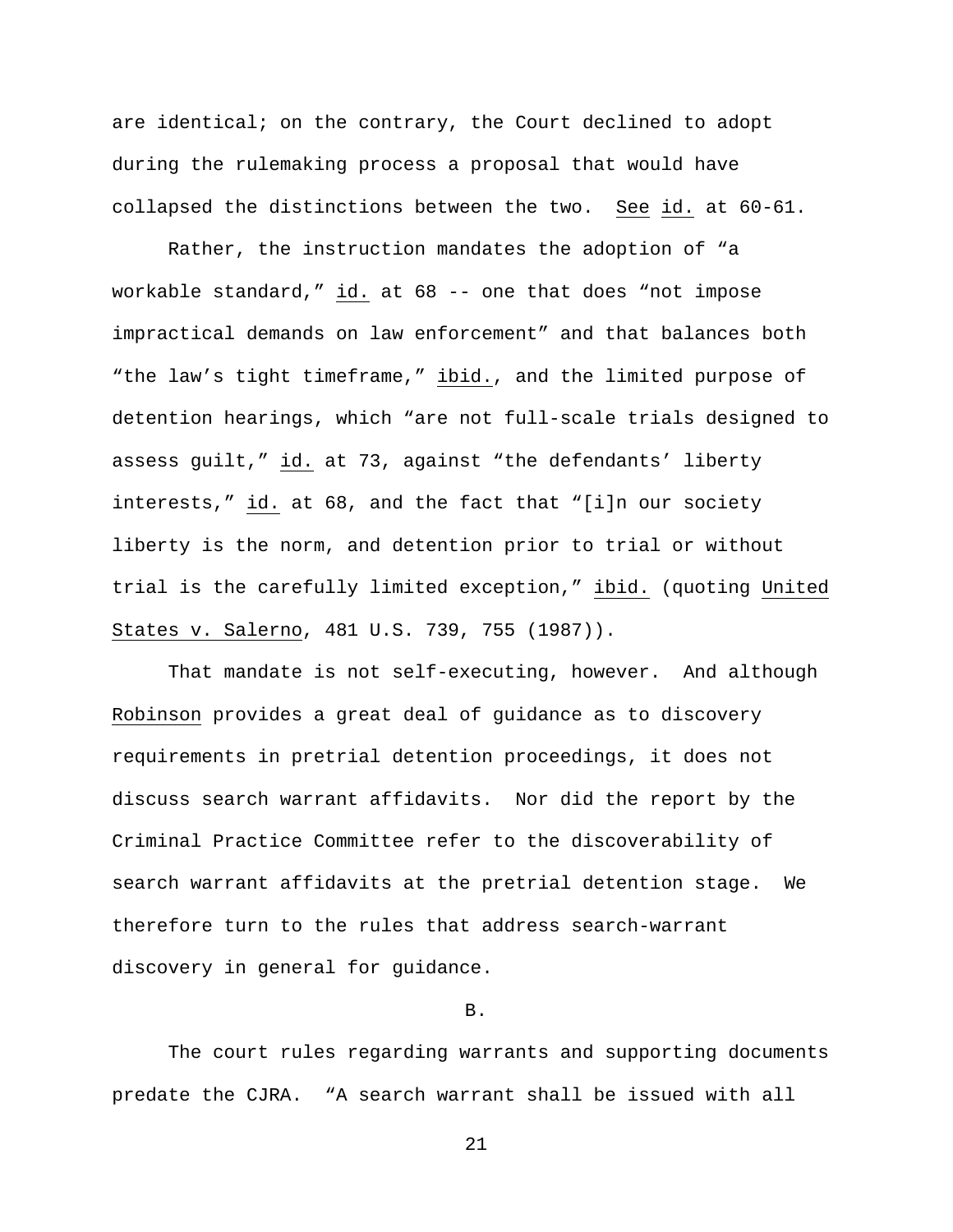practicable secrecy and the affidavit or testimony upon which it is based shall not be . . . made public in any way prior to execution," with disclosure punishable by contempt. R. 3:5-4. After the warrant's execution, the warrant itself "and the papers accompanying [it], including the affidavits, transcript or summary of any oral testimony, duplicate original search warrant, return and inventory, and any original tape or stenographic recording shall be confidential." R. 3:5-6(c).

Together, Rules 3:5-4 and 3:5-6(c) establish strong confidentiality protections for warrants and their supporting materials. The reason for warrant confidentiality is, in part, that warrants may describe ongoing investigations, active wiretaps, identities of confidential informants, identities of uncharged but implicated individuals, and witnesses. See State in Interest of N.H., 226 N.J. 242, 256 (2016) (explaining a protective order, in the pretrial detention context, is used "to redact, delay, or withhold the disclosure of materials that would expose witnesses and others to harm, hinder or jeopardize ongoing investigations or prosecutions, undermine the secrecy of informants and confidential information which the law recognizes, or compromise some other legitimate interest"); R.  $3:13-3(a)(1)$ , (e)(1).

Despite those concerns for warrant confidentiality, Rule 3:5-6(c) provides two exceptions. First, "the warrant and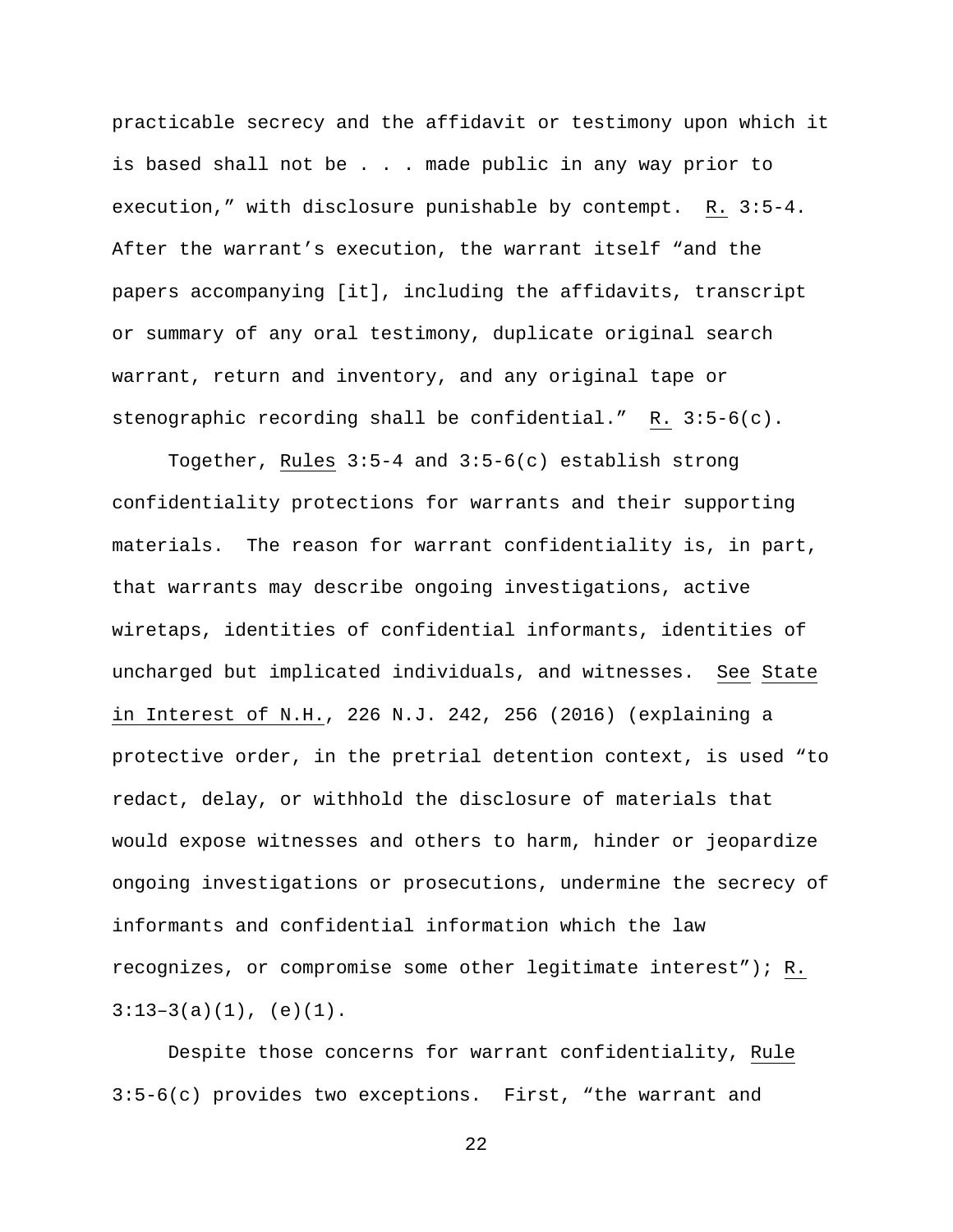accompanying papers shall be provided to the defendant in discovery pursuant to R. 3:13-3"; and second, the warrant and accompanying papers shall be "available for inspection and copying by any person claiming to be aggrieved by an unlawful search and seizure upon notice to the county prosecutor for good cause shown."  $R. 3:5-6(c)$ .

The first of those exceptions is relevant here. That exception is tethered to Rule 3:13-3, which provides for the defendant's receipt of "open file" discovery upon indictment or in the event the prosecutor makes a pre-indictment plea offer. It is thus not until further along in the process that the confidentiality concerns protected by Rule 3:5–6(c) bow to discovery requirements, whereas the discovery provided for in Rule 3:4-2 is to be turned over pretrial. In order to read the pretrial discovery rule "in conjunction with Rule 3:13-3," therefore, we must determine whether the confidentiality interests described above militate against imposing the fulldisclosure requirements of Rule 3:13-3 at the earlier proceeding governed by Rule 3:4-2(c).

# IV.

#### A.

We first determine whether, as a matter of course, the State is required to produce the affidavit of probable cause supporting a search warrant before a pre-detention hearing under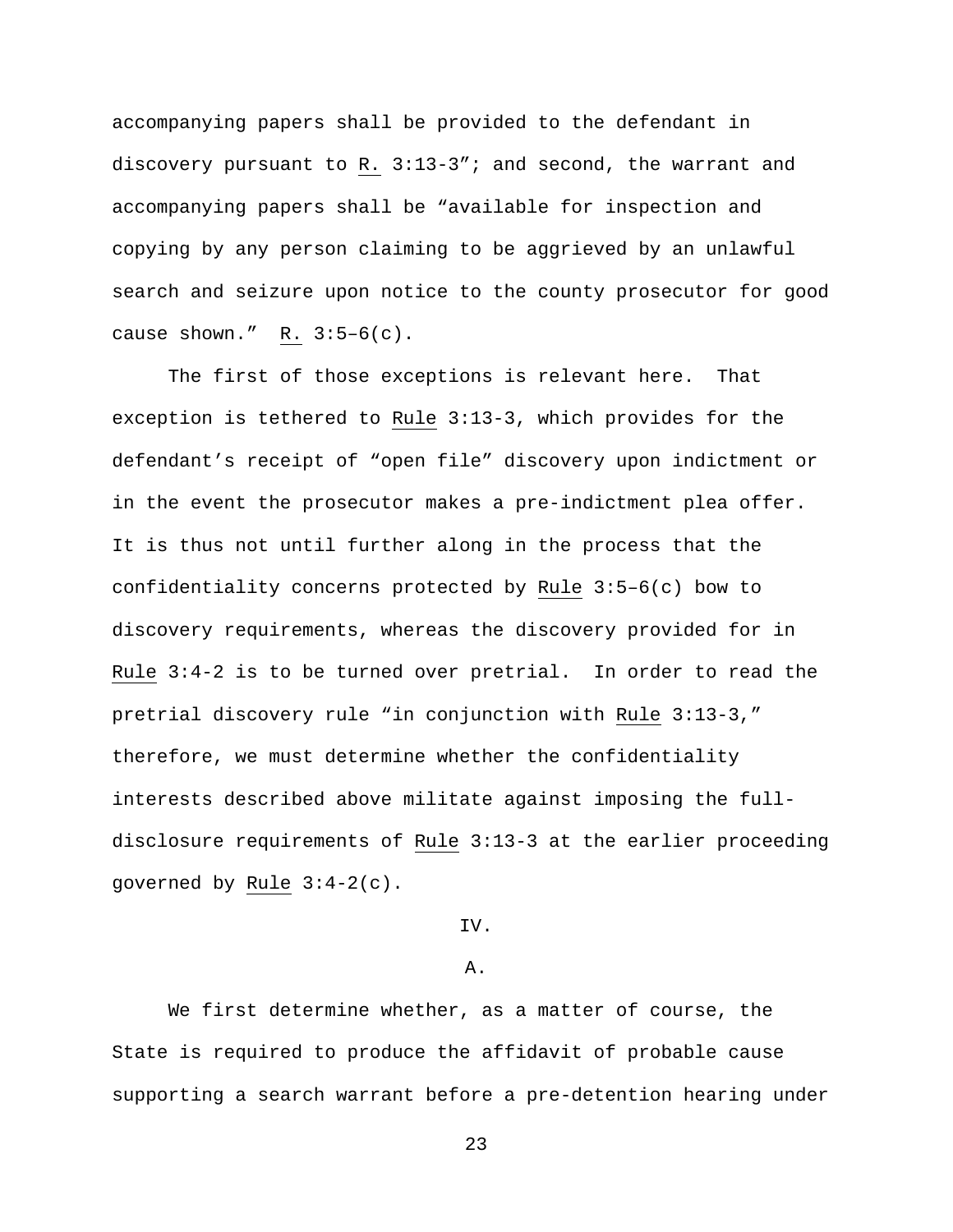the CJRA. Applying the principles set forth in Robinson and considering the confidentiality concerns raised by search warrants, we decline to establish such a blanket rule.

Discovery is limited by the nature of the pretrial detention hearing, at which the State need not prove guilt, but rather is required only to establish probable cause and to rebut the presumption of release. See N.J.S.A. 2A:162–19(e)(2). Defendants are entitled, in addition to "all exculpatory evidence and a copy of the charging document," to "statements or reports that relate to (1) the affidavit of probable cause and (2) additional evidence the prosecution relies on at the detention hearing -- both to establish probable cause and to advance any relevant risk factors." Robinson, 229 N.J. at 76. Therefore, as to probable cause, the evidence to be produced is circumscribed by what the State chooses to include in its affidavit of probable cause or equivalent document and what it explicitly relies on during a detention hearing. See ibid. If, through the manner in which it frames its presentation, the State does not meet its burden of showing probable cause, the defendant must be released. Ibid.

Whether a search warrant affidavit is discoverable at a detention hearing, therefore, will turn on whether it relates to the affidavit of probable cause or the State's presentation on the risk factors in the specific case. For example, if an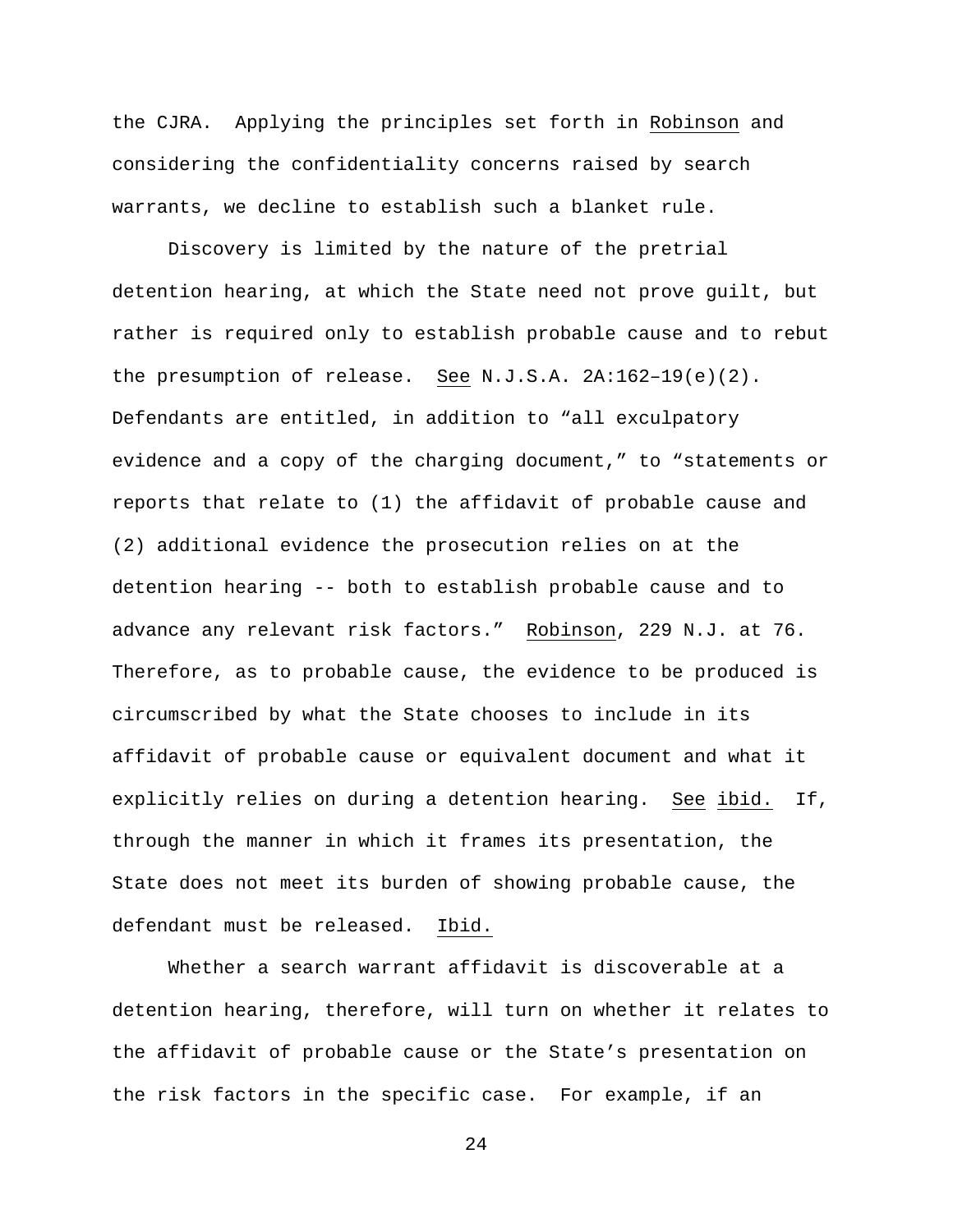affidavit of probable cause alleged that defendant conducted a series of drug transactions, and the search warrant affidavit outlined those transactions, the State would have to disclose the warrant affidavit in connection with the detention hearing. On the other hand, if the affidavit of probable cause relied on items found during a search but not a defendant's prior history of drug dealing, the warrant affidavit would not have to be disclosed until the time of indictment.

The State may choose to include in its affidavit or discuss at the detention hearing only a portion of the evidence in its possession. In such circumstances, Rule 3:4-2(c) mandates only that the State produce discovery related to its presentation. That is true even if production of additional discovery would better describe the strength of the State's case.

At the pretrial detention hearing, the court will consider the State's application to "determine probable cause -- whether an officer has a 'well grounded suspicion that a crime has been' committed and that defendant committed the offense." Id. at 68- 69 (quoting State v. Gibson, 218 N.J. 277, 292 (2014)). As we stressed in Robinson, that determination "calls for 'less evidence than is needed to convict at trial.'" Id. at 69 (quoting State v. Brown, 205 N.J. 133, 144 (2011)). Nevertheless, when charged offenses include an element of possession, a showing of probable cause that defendant committed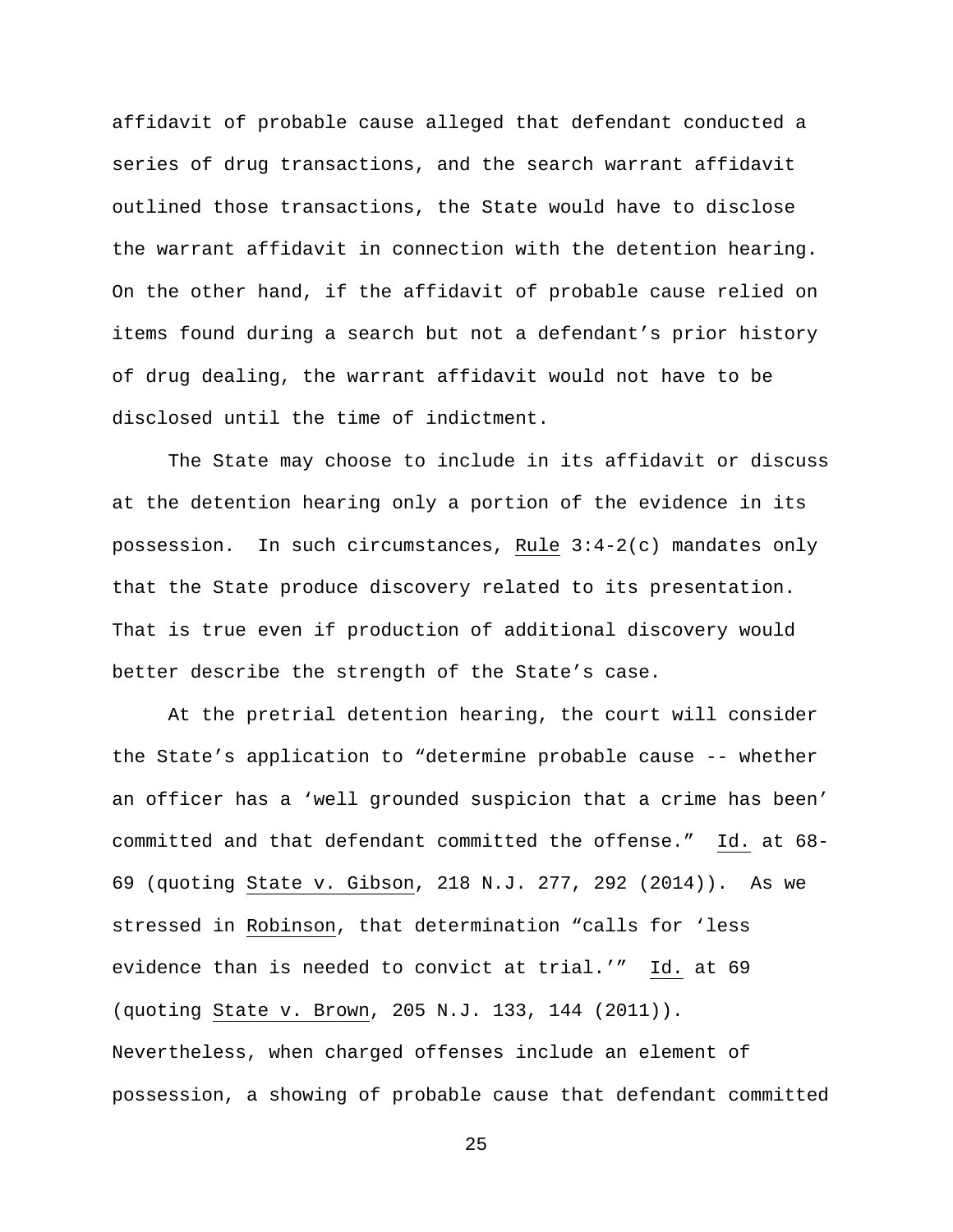the offense requires the State to establish a nexus between the defendant and the contraband sufficient to support a wellgrounded suspicion that the contraband was in defendant's possession within the meaning of the charged offenses.

Thus, at pretrial detention hearings, trial courts must determine whether the State has established a sufficient nexus between contraband and a defendant to support a finding of probable cause based on the State's presentation and the discovery it provides pursuant to Rule 3:4-2(c). Moreover, if "nexus" is rightly an issue, a defendant is free to challenge probable cause on that basis.

The ACLU argues that search warrant affidavits should be disclosed whenever the nexus between the defendant and the contraband is the basis "for pretrial detention and the location of the seizure alone is insufficient to show a nexus between the defendant and the contraband." We decline to adopt that approach. Rule  $3:4-2(c)$  instead calls for disclosure of materials that relate to the State's presentation at the detention hearing. Thus, if the affidavit establishes the particular nexus between the defendant and the contraband found, the warrant should be disclosed. That will not be the case with all search warrant affidavits, however.

Judges, of course, have discretion to require production of additional discovery, including the search warrant affidavit,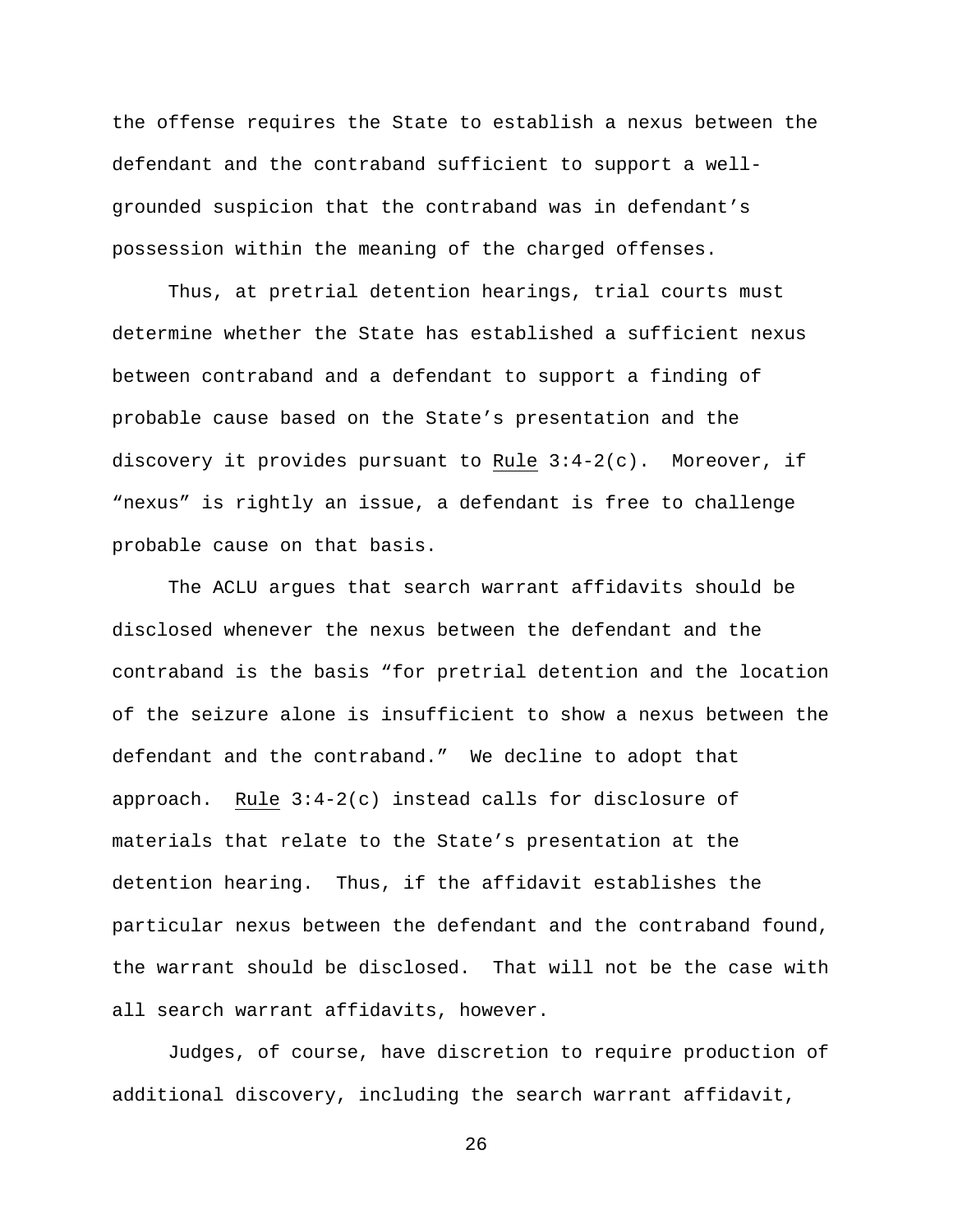when appropriate. State v. Ingram, 230 N.J. 190, 213 (2017). Thus, if the trial court concludes that additional related evidence is required to establish the nexus between a defendant and the contraband, the court may require production of additional discovery, including the search warrant affidavit. Cf. ibid. ("We find that the State is not obligated to call a live witness at each detention hearing. To be clear, though, we repeat that the trial court has discretion to require direct testimony if it is dissatisfied with the State's proffer. In those instances, the State must proceed reasonably promptly to avoid unduly prolonging a defendant's detention while the hearing is pending." (citation omitted)).

In this way the trial court, not the State as is claimed by our dissenting colleague, "control[s] the information that flows through the discovery spigot." If the State is then unable or unwilling to produce the evidence needed to establish probable cause, it will fail to carry its burden of proof, and the trial court must order release. See N.J.S.A. 2A:162-19(e)(2); Robinson, 229 N.J. at 58. In sum, we leave it to our trial courts to apply Rule  $3:4-2(c)$  as clarified by this Court to resolve such disclosure issues.

Our approach is a natural application of existing principles of law. Going far back in time, judges have made probable cause determinations without either the judge or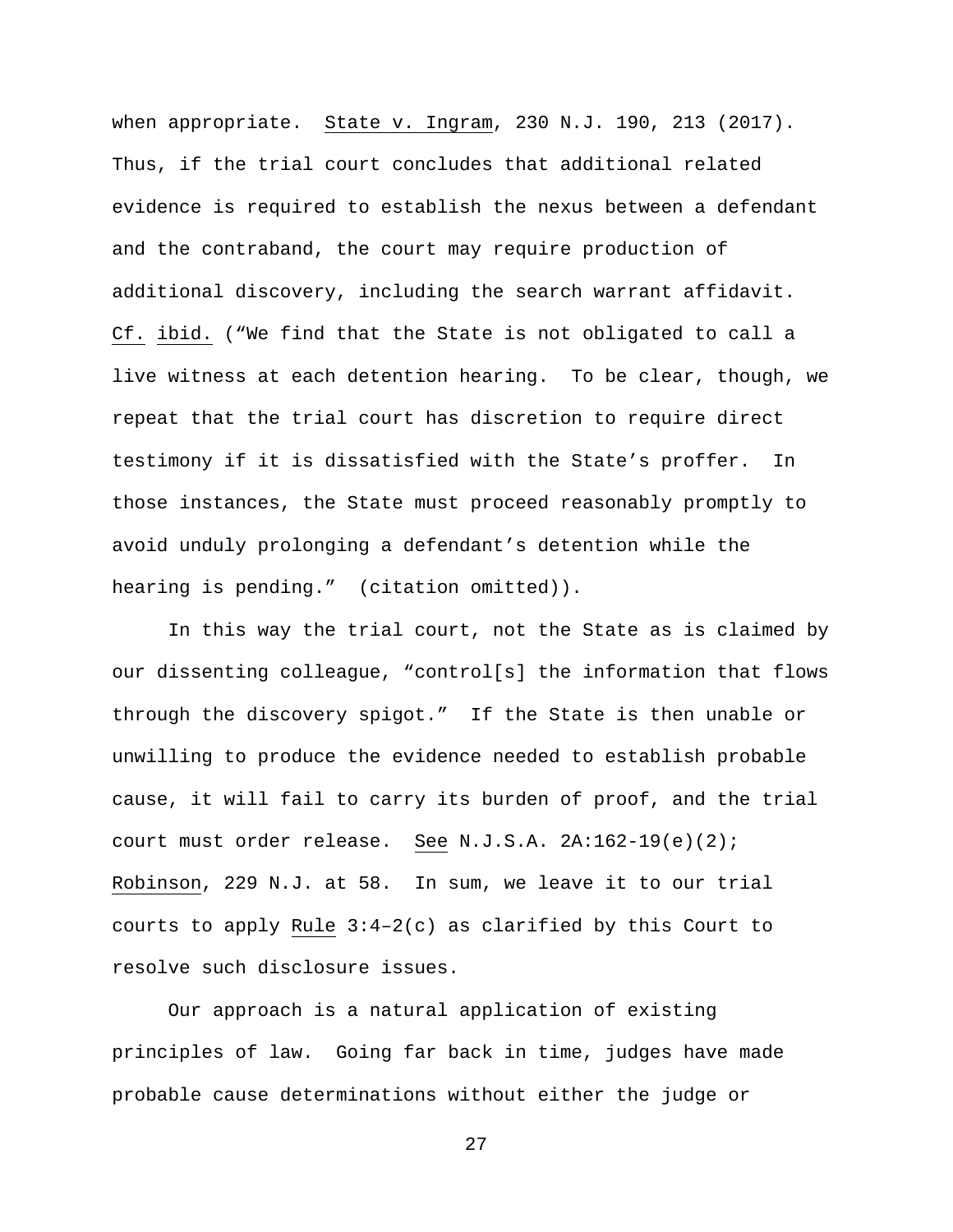the defendant having the benefit of a search warrant affidavit in hand. Likewise, judges have made bail decisions that affected a defendant's liberty without a search warrant affidavit. Today, they are called upon to make both types of decisions -- probable cause and detention -- at the same time, with far more discovery than has been available previously at this early stage under state law, and far more than is available under comparable federal law. There is no basis under the CJRA or the Rules to go further and require disclosure of search warrant affidavits that do not relate to probable cause or detention -- the only issues before the court. There will be ample later to litigate the merits of the search warrant affidavit.

Our holding also allows courts to maintain the confidentiality of search warrants in many cases, in keeping with Rules 3:5-4 and 3:5-6(c), and will promote efficiency in pretrial proceedings. See ibid.; Robinson, 229 N.J. at 68. At the same time, that approach respects the evidentiary burdens established by the Legislature in the CJRA. See N.J.S.A.  $2A:162-19(e)(2)$ . We note that, to the extent a search warrant affidavit contains exculpatory information, its discovery is already explicitly required by Rule  $3:4-2(c)(1)(B)(v)$ . We stress that, if the circumstances of the case so warrant, the State may seek a protective order if the trial court requires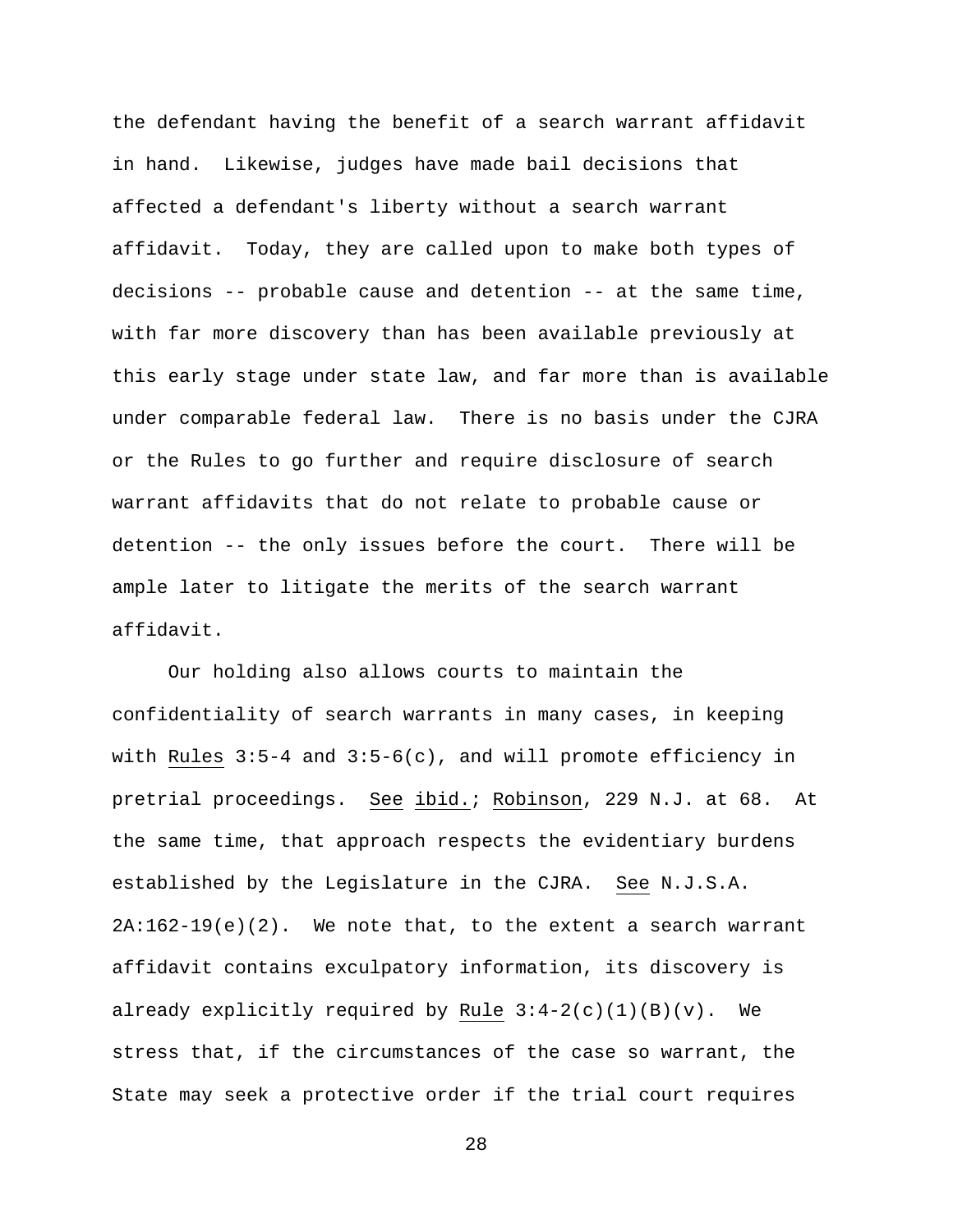discovery of a search warrant affidavit. See Robinson, 229 N.J. at 72; N.H., 226 N.J. at 256.

This approach also recognizes that detention hearings differ from trials and suppression hearings. At the detention hearing, the court only determines probable cause and assesses the statutory risk factors. Challenges to the sufficiency of the search warrant affidavit and the admissibility of evidence come later in the judicial process, by which time the State will have been required to comply with its discovery obligation under Rule 3:13 and disclose any search warrant affidavits.

B.

Having determined that automatic disclosure of search warrant affidavits is not mandatory but that trial courts may require such disclosure, we consider whether disclosure was required in the present case.

As a part of discovery, the State provided, as required by Robinson, the PLEIR, the complaint, the supporting affidavit of probable cause, the PSA, and the incident and arrest reports, which were, in this case, commendably detailed. Further, unlike the "barebones affidavit" cautioned against in Robinson and criticized in Ingram, the affidavit of probable cause that the State provided stated in part: "Pursuant to the execution of a search warrant on 02/01/2017 the accused was arrested after being found to be in possession of suspected CDS, weapons, and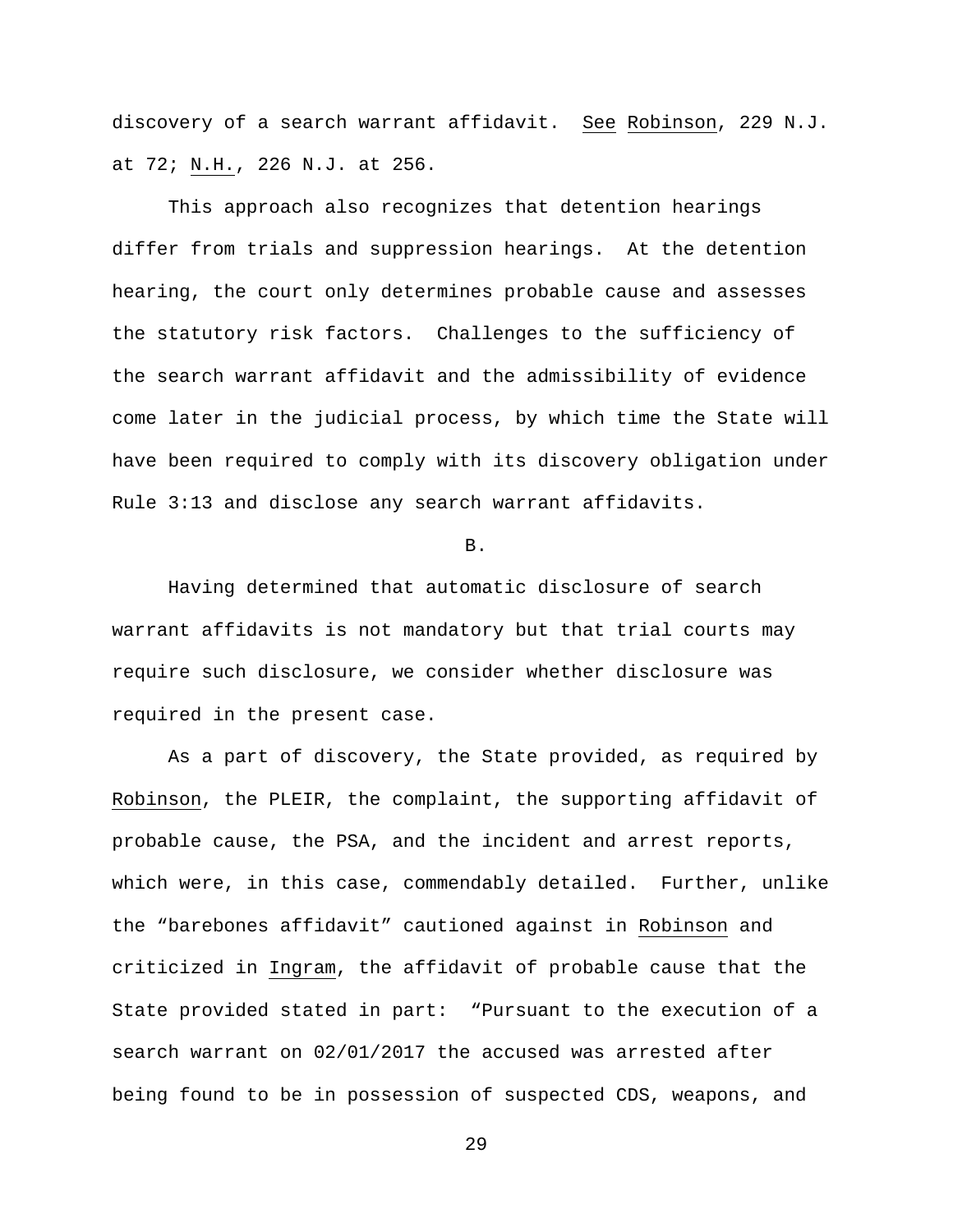contraband." Also, the State turned over the search warrant referenced in that portion of the affidavit as required by Robinson. See 229 N.J. at 70.

The affidavit of probable cause did not refer to the search warrant affidavit, nor did the State rely on the search warrant affidavit at the detention hearing. The search warrant affidavit in this case simply did not "relate to" the affidavit of probable cause. It is clear in this case that the evidence relied upon by the State was obtained when the search warrant was executed, not before.

Amicus ACLU asserts that that such production is required when the defendant is arrested in a place other than his home and that, here, there is no evidence of the defendant's control over contraband found at the time of arrest. Defendant claims that additional information was required to establish a nexus between him and the contraband. We disagree.

It is true that, "[w]here . . . a defendant is one of several persons found on premises where [contraband is] discovered, it may not be inferred that he knew of the presence or had control of the [contraband] unless there are other circumstances . . . tending to permit such an inference to be drawn." State v. Brown, 80 N.J. 587, 593 (1979) (first ellipsis in original) (quoting State v. Sapp, 144 N.J. Super. 455, 461 (1975), rev'd on other grounds, 71 N.J. 476 (1976)). In this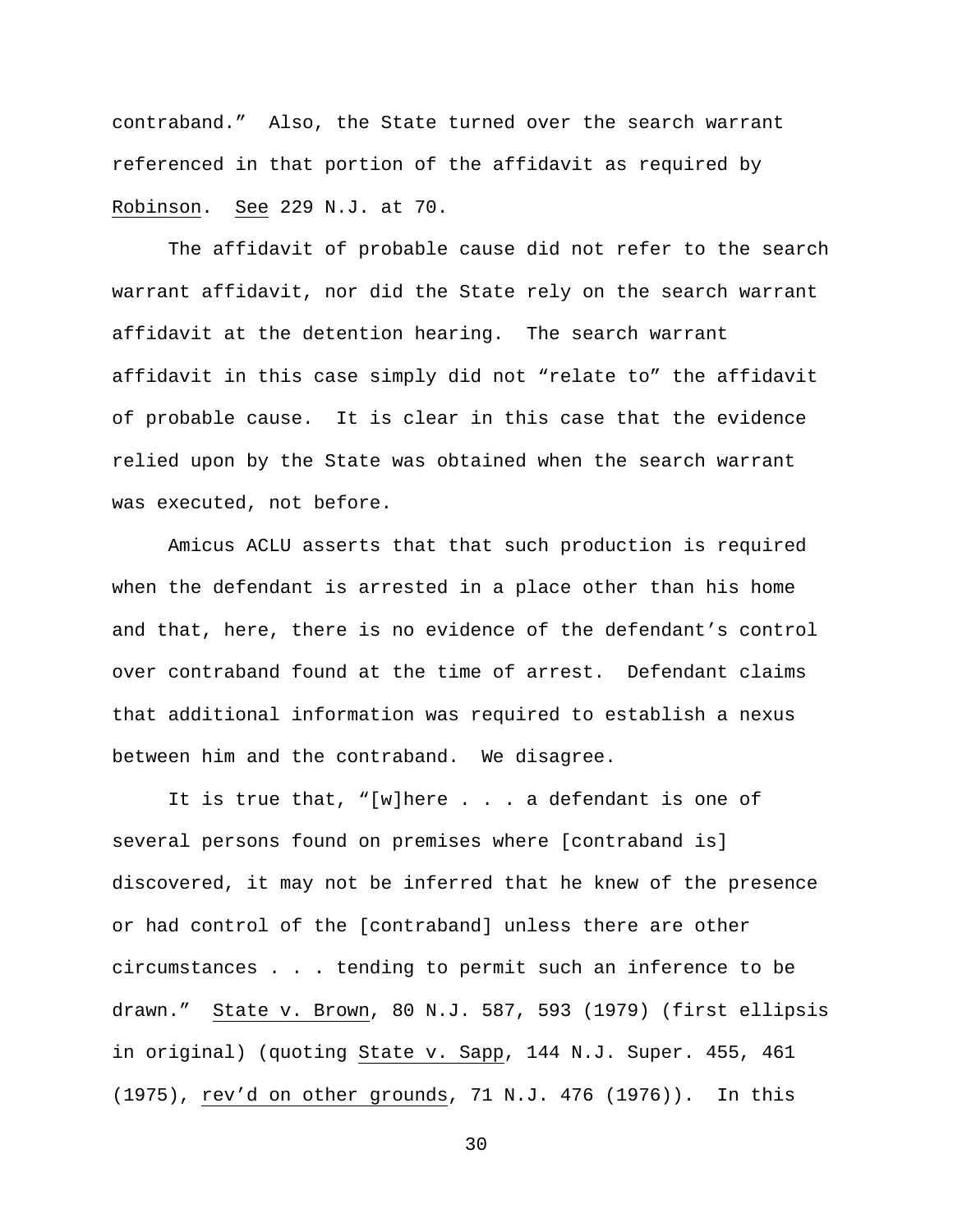case, such additional circumstances were present. First, defendant was in the area of the salon where drugs and guns were found. Second, officers found mail addressed to defendant at the salon, a State of New Jersey Certificate of Authority addressed to defendant, and an expired City of Asbury Park Barbershop/Salon License addressed to a Barbara Dickerson. It is clear that, unlike others present, defendant was not a customer. The State established a nexus sufficient to support probable cause here.

Because we find, first, that the affidavit supporting a search warrant disclosed in discovery need not be disclosed as a matter of course and, second, that no particular circumstances necessitated disclosure of that affidavit here, we reverse the Appellate Division's affirmance of the trial court order that compelled production of that document.

#### V.

We turn now to the issue of the appropriate remedy for failure to comply with the discovery requirements set forth in Rule  $3:4-2(c)(1)(B)$  and explained in greater detail here and in Robinson. Although there was no such failure here -- inasmuch as it was not necessary to turn over the search warrant affidavit in this case -- we offer the following guidance.

The issue of discovery sanctions must be distinguished, first and foremost, from a failure by the State to carry its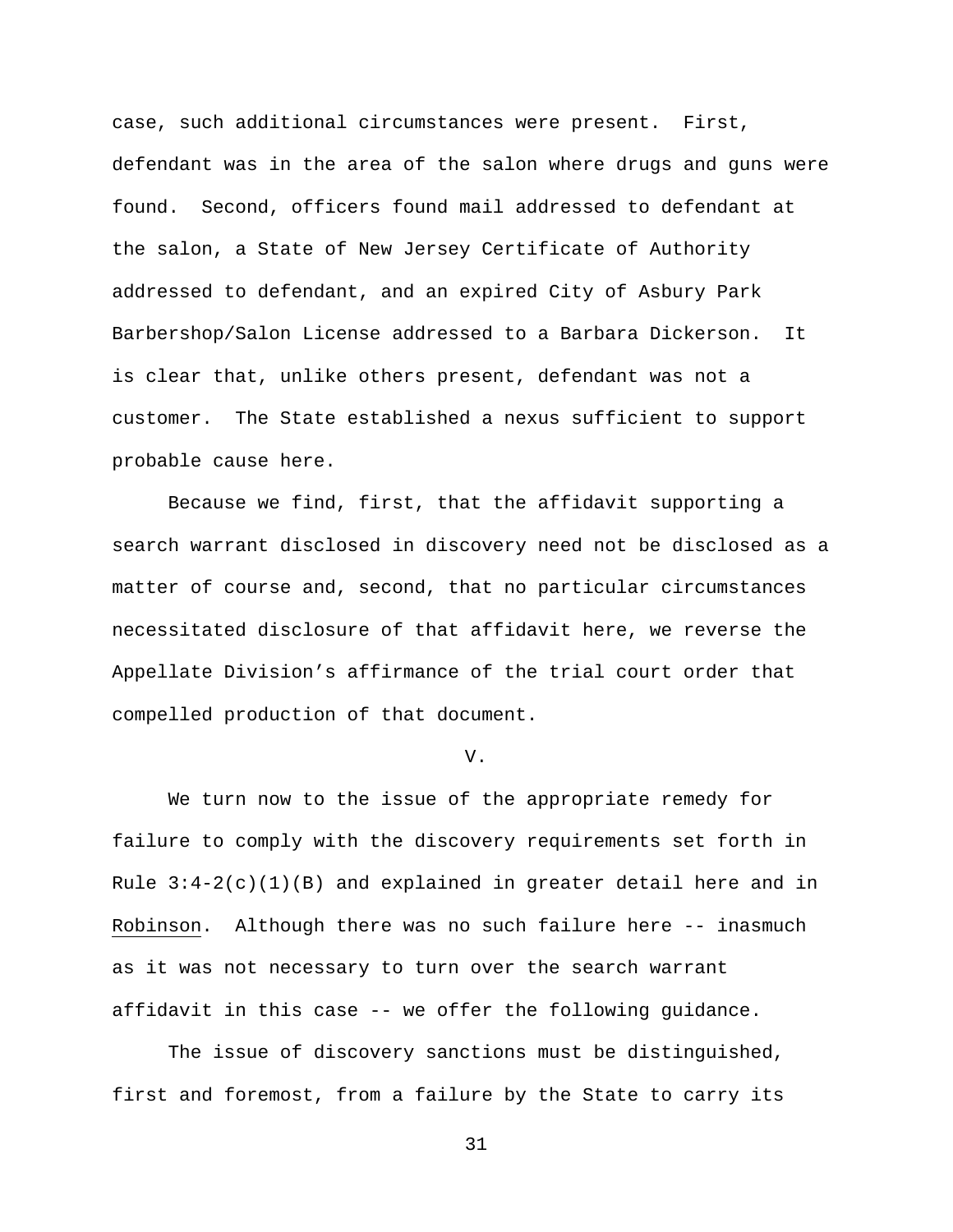burden as to probable cause or as to the need for detention. When the State fails to carry its burden in either of those areas, then the presumption of release under the CJRA carries the day. See N.J.S.A. 2A:162-15, -19. When the State withholds requisite discovery, there are sanctions available under our court rules to penalize gamesmanship. See R. 3:13–3(f).

Such sanctions cannot include release of a defendant. Only the failure of the State to establish probable cause or to overcome the presumption of release justifies release. N.J.S.A. 2A:162–19(e)(2). Detention is required under the CJRA when necessary to protect the public, prevent obstruction, or ensure a defendant's appearance. N.J.S.A. 2A:162–18(a)(1). The court must not eschew those interests to punish what it perceives to be bad conduct. The public cannot be imperiled, nor the integrity of the judicial system compromised, due to a failure to comply with a discovery order. Thus, to the extent that the trial court's order of release served as a "sanction" for the State's failure to meet what the court viewed to be the State's discovery requirements, that release order was improper.

As to whether any sanction was warranted, we note that there is no allegation that the State was guilty of any misbehavior. Indeed, the question of whether the search warrant affidavit was related to the issues of probable cause or detention was substantial and genuine. There was no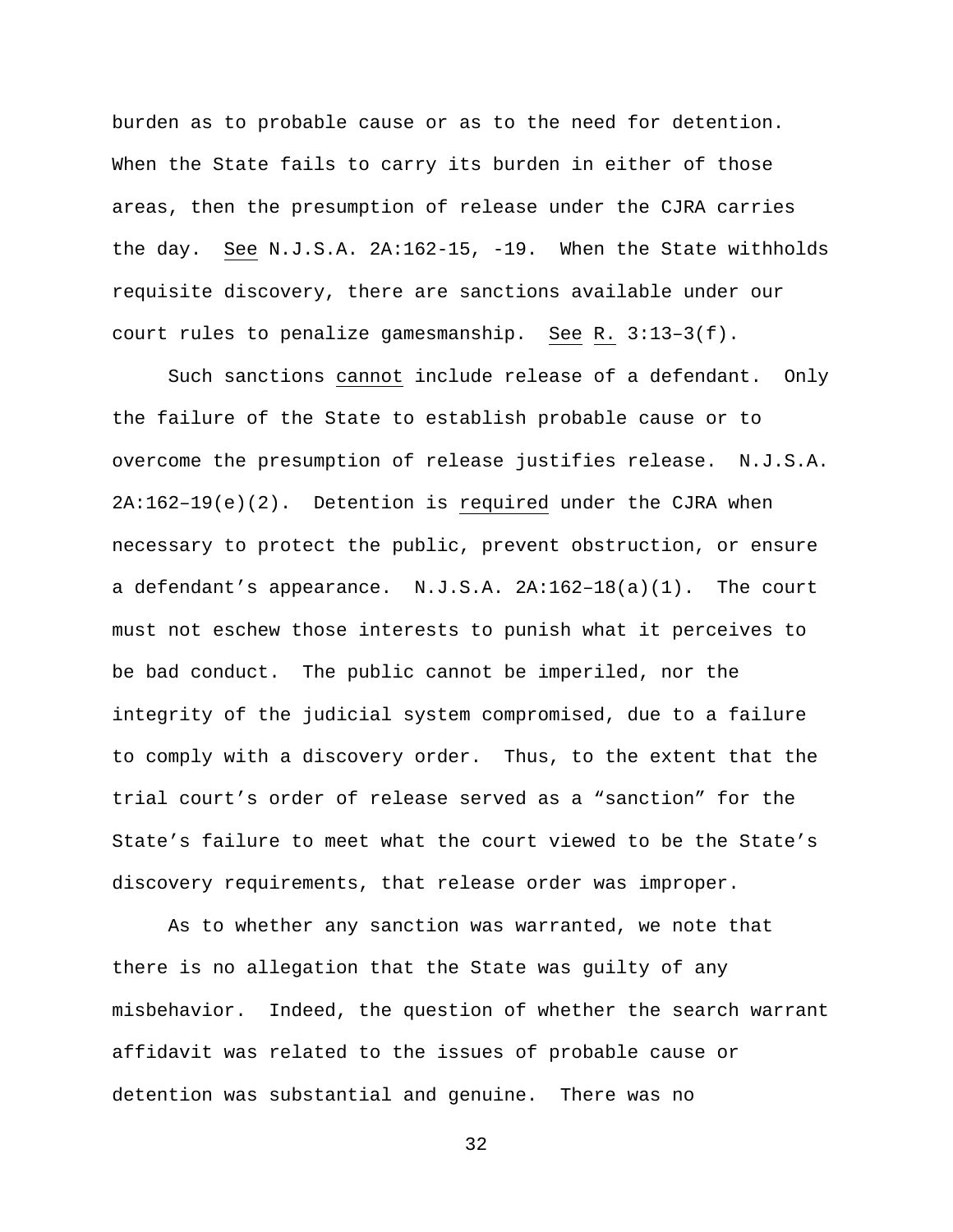inappropriate conduct here –- only an honest legal dispute as to the discovery requirements of Rule  $3:4-2(c)$ . We therefore find that no sanction was warranted and that the pretrial detention hearing should have been allowed to proceed as scheduled while interlocutory review of the legal dispute was pursued. We accordingly affirm the Appellate Division's determination to remand to the trial court for a detention hearing.

VI.

For the reasons set forth above, we reverse the judgment of the Appellate Division requiring the State to produce the affidavit in support of the search warrant issued here in predetention hearing discovery. We affirm the judgment of the Appellate Division remanding the matter to the trial court to conduct a detention hearing.

CHIEF JUSTICE RABNER and JUSTICES PATTERSON, FERNANDEZ-VINA, and TIMPONE join in JUSTICE SOLOMON's opinion. JUSTICE ALBIN filed a separate, dissenting opinion, in which JUSTICE LaVECCHIA joins.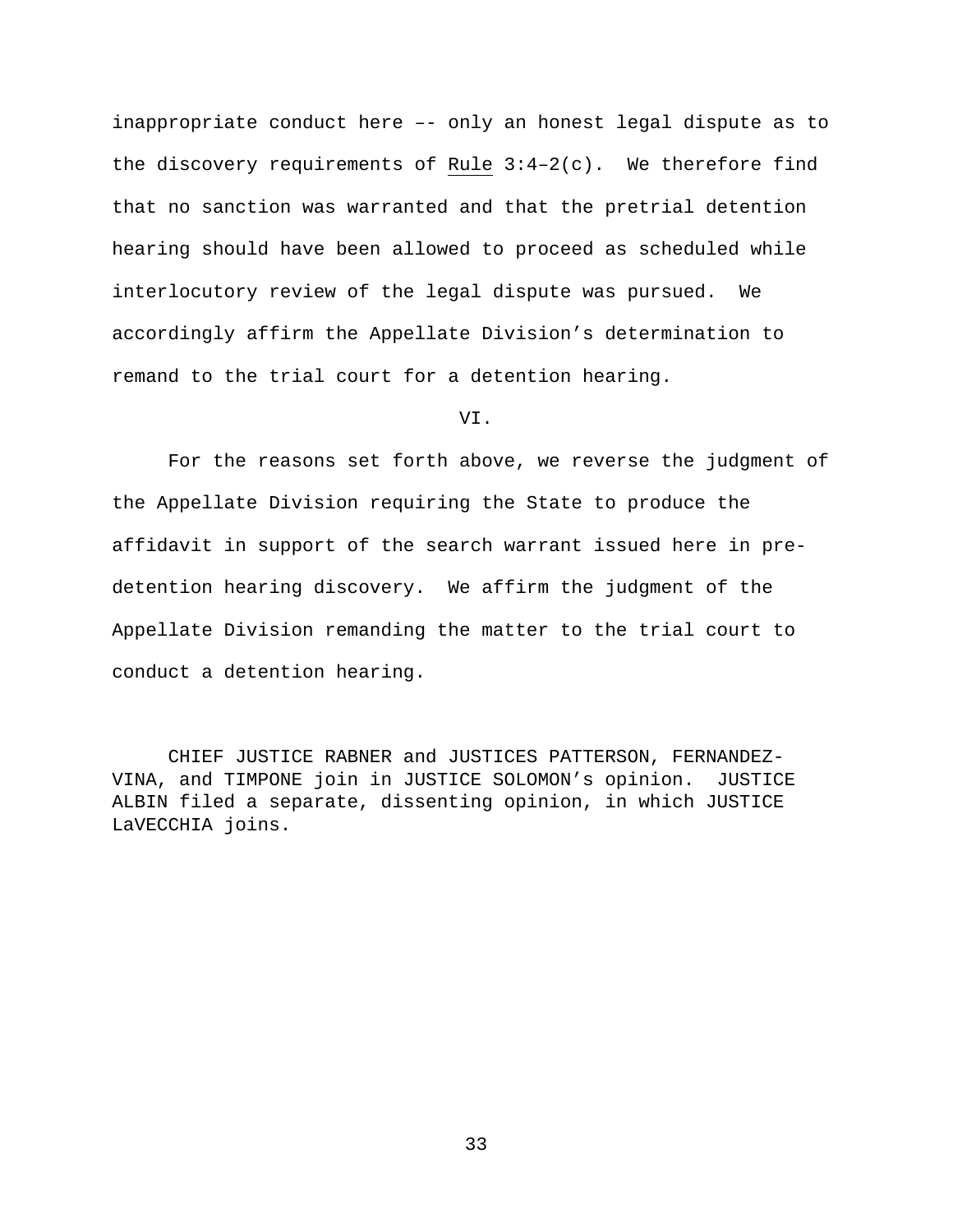SUPREME COURT OF NEW JERSEY A-1 September Term 2017 079769

STATE OF NEW JERSEY,

Plaintiff-Appellant,

v.

MELVIN T. DICKERSON,

Defendant-Respondent.

JUSTICE ALBIN, dissenting.

The purpose of the discovery rule in a pretrial detention hearing is to give the defendant a fair opportunity to challenge the State's assertion that probable cause supports the charged offense and that detention is the only means of assuring public safety. The majority's crabbed interpretation of Rule 3:4-2(c) empowers and encourages the State to present the trial court with as little evidence as possible to avoid giving the defendant readily available information to contest the State's presentation. That approach not only disserves principles of fair play, but also ultimately deprives the court of vital evidence necessary to carry out its statutory obligation of determining whether detention is appropriate under the Criminal Justice Reform Act (CJRA), N.J.S.A. 2A:162-15 to -26.

In this case, the State charged defendant Melvin Dickerson with unlawful possession of drugs with intent to distribute,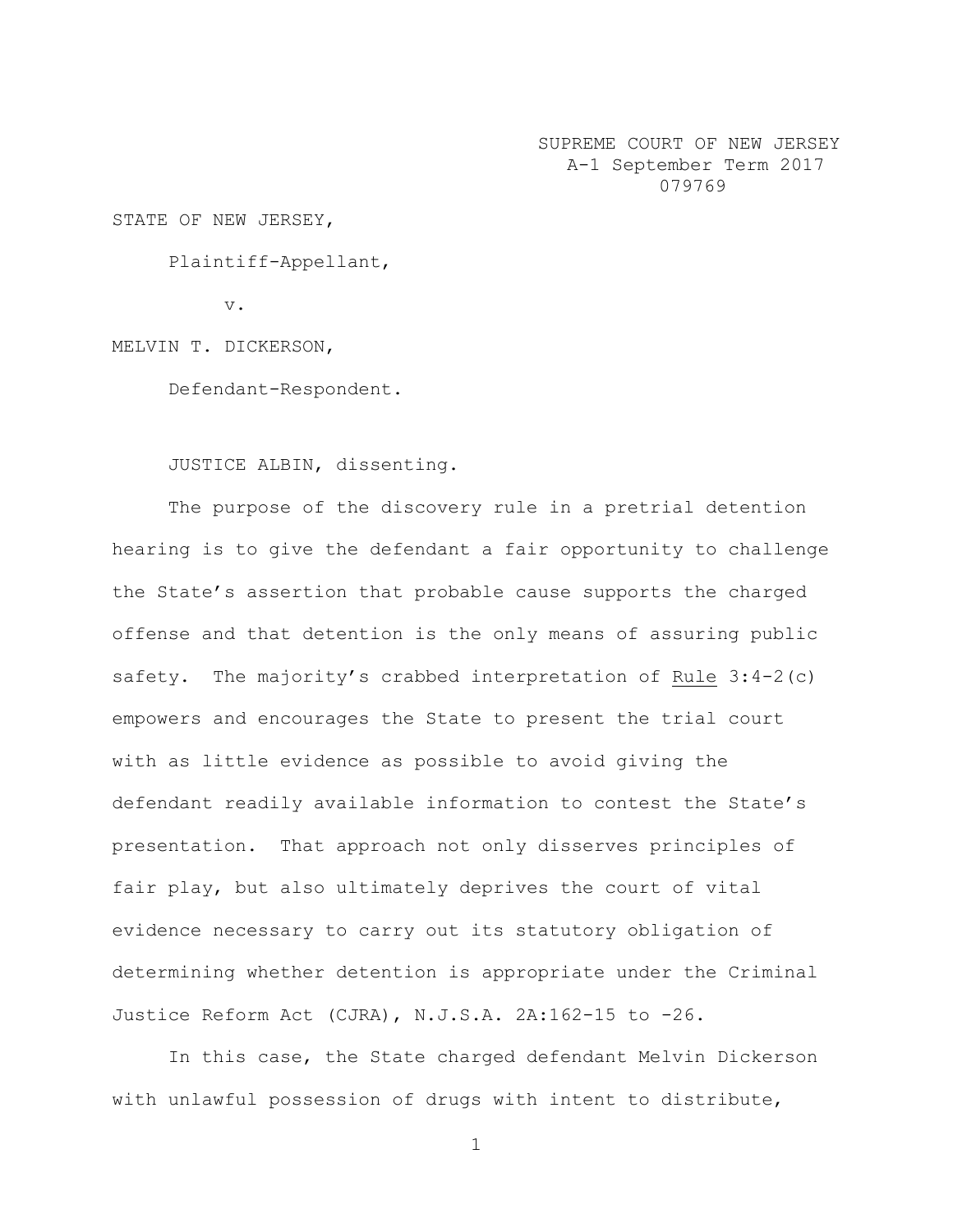unlawful possession of firearms, and related offenses. The police -- armed with a search warrant -- seized drugs, drug paraphernalia, and firearms from a hair salon in Asbury Park where defendant allegedly worked. Defendant requested in discovery the search warrant affidavit, which presumably would show whether defendant had a true connection to the salon. The State categorically denied the request. It did not claim that disclosure of the search warrant affidavit would place in jeopardy a confidential informant or a witness. Nor did it ask for a protective order.

The trial court ordered the State to disclose the affidavit to the defense, and the Appellate Division affirmed, holding "that Rule  $3:4-2(c)(1)(B)$  required the State to produce to defendant the search warrant information before the detention hearing." In reversing both the trial court and Appellate Division, the majority announces that discovery is limited to the evidence the State presents at the detention hearing. Because the State relied on the search warrant but did not utter the words "search warrant affidavit," the majority finds that all relevant information in that affidavit is rendered nondiscoverable. In effect, the majority provides a guidebook to the State on how to scrimp on its discovery obligations.

The majority decision also places our court rule at odds with the CJRA, which requires that trial courts consider, in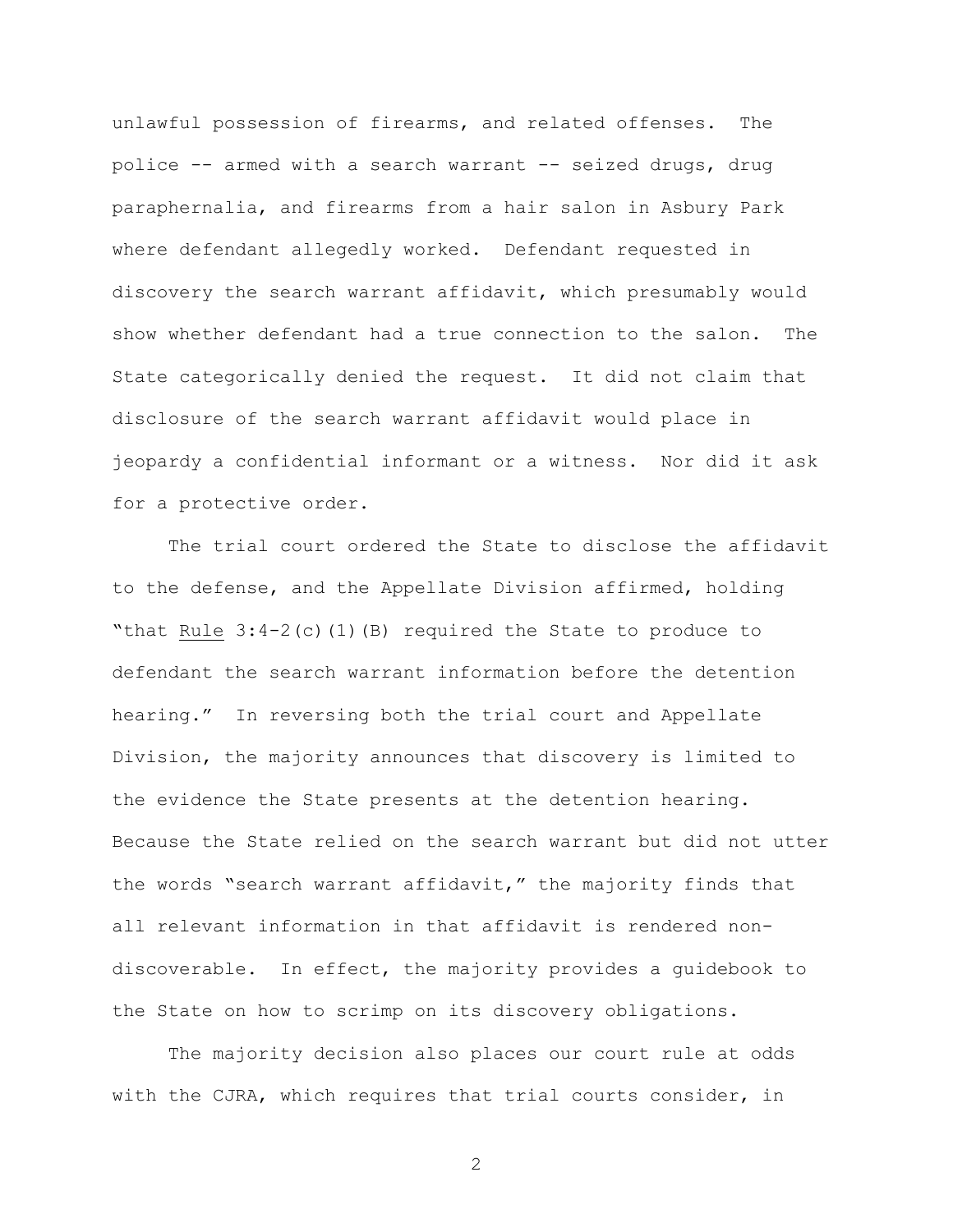determining whether detention is warranted, the "nature and circumstances of the offense charged" and the "weight of the evidence against the eligible defendant." See N.J.S.A. 2A:162- 20(a) to (b). That statutory obligation cannot be fulfilled when the State parcels out only the evidence it wishes to present to the trial court.

For those reasons, and more, I respectfully dissent.

I.

After passage of the CJRA, this Court received input from all stakeholders in the criminal justice system -- prosecutors, defense attorneys, and judges -- and then adopted a discovery rule detailing what the State must produce when it seeks pretrial detention. See Report of the Supreme Court Committee on Criminal Practice on Recommended Court Rules to Implement Bail Reform Law, Part I: Pretrial Release (May 9, 2016); Report of the Supreme Court Committee on Criminal Practice on Recommended Court Rules to Implement Bail Reform Law, Part II: Pretrial Detention & Speedy Trial (May 12, 2016). The court rule required the prosecutor to "provide the defendant with all statements or reports in its possession relating to the pretrial detention application[,]" including "all exculpatory evidence." R.  $3:4-2(c)(1)(B)$ .

The rule corresponded to the trial court's statutory duty in making pre-trial detention determinations. N.J.S.A. 2A:162-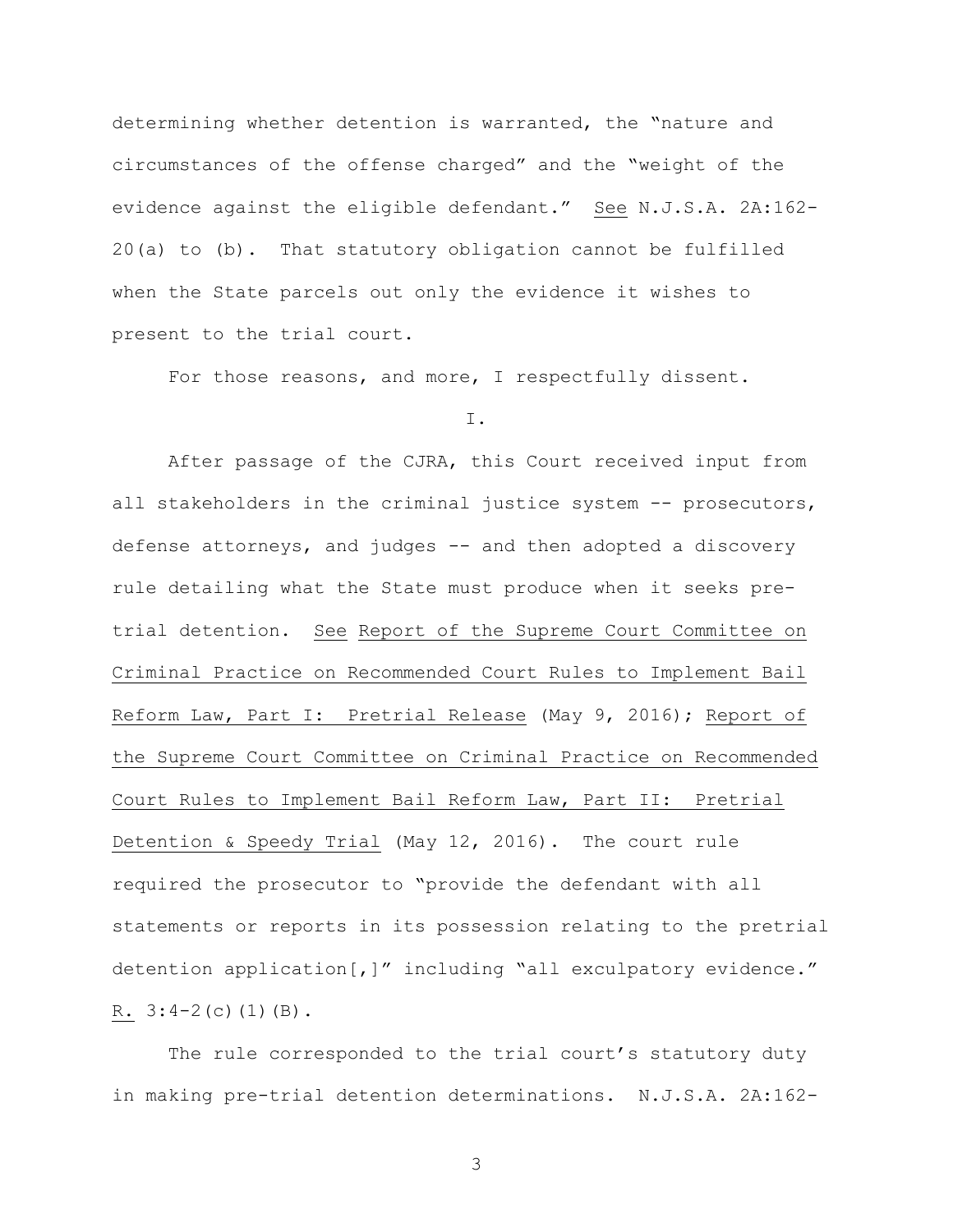20(a) to (f) permits the trial court to consider such factors as: "[t]he nature and circumstances of the offense charged"; "[t]he weight of the evidence against the eligible defendant"; "[t]he history and characteristics of the eligible defendant"; the danger posed to any person or the community if defendant were released; the risk of obstruction of justice if defendant were released; and the recommendation of the pretrial services program. To take account of those factors, the trial court needs access to the State's "discovery."

In State v. Robinson, 229 N.J. 44 (2017), the majority dispensed with the rulemaking process and redrafted the discovery rule in pretrial detention hearings. The rule now provides that when the prosecutor seeks pretrial detention,

> the prosecutor shall provide the defendant with

> (i) [a copy of any available preliminary law enforcement incident report concerning the offense and the affidavit of probable cause],

> (ii) all statements or reports relating to the affidavit of probable cause,

> (iii) all statements or reports relating to additional evidence the State relies on to establish probable cause at the hearing,

> (iv) all statements or reports relating to the factors listed in  $N.J.S.A.$   $2A:162-18(a)(1)$ that the State advances at the hearing, and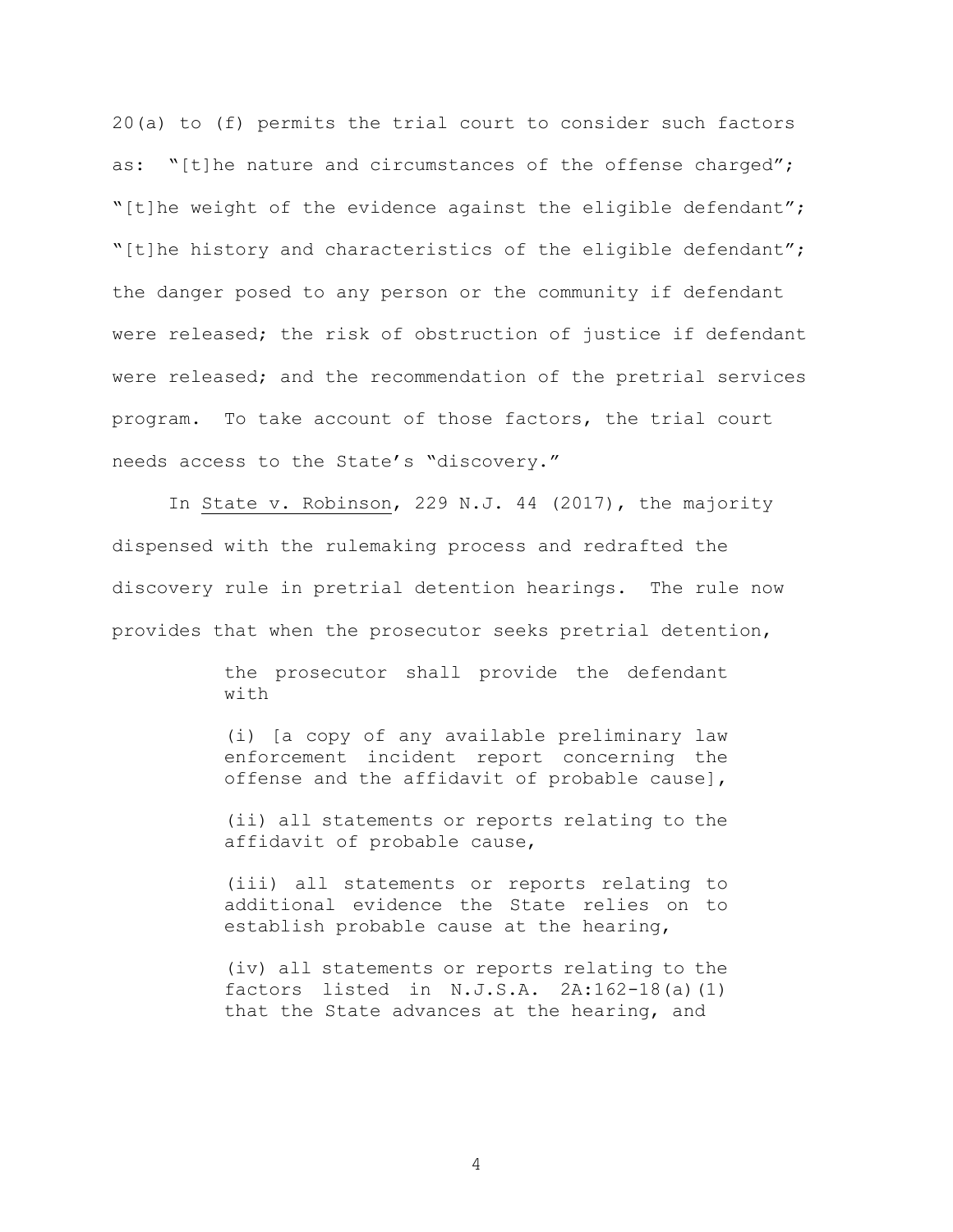(v) all exculpatory evidence.<sup>1</sup>

[R. 3:4-2(c)(1)(B) (amended May 10, 2017 to be effective immediately).]

Robinson does not alter the trial court's right to consider the factors set forth in N.J.S.A. 2A:162-20(a) to (f) pursuant to the CJRA. The trial court, however, will not know the nature and circumstances of an offense or the weight of the evidence if it is given only a partial account by the State.

The question here is whether the State was required to disclose the search warrant affidavit to defendant and the trial court. In light of Robinson and the revised discovery rule, the Appellate Division answered in the affirmative. It held "that when the State's evidence is largely dependent on items seized under a search warrant, the affidavits submitted in support of the application for the search warrant and related police reports are relevant evidence relating to the issue of probable cause in a pretrial detention hearing."

 $\overline{a}$ 

 $1$  N.J.S.A. 2A:162-18(a)(1) provides that pretrial detention may be ordered if

the court finds clear and convincing evidence that no amount of monetary bail, non-monetary conditions of pretrial release or combination of monetary bail and conditions would reasonably assure the eligible defendant's appearance in court when required, the protection of the safety of any other person or the community, and that the eligible defendant will not obstruct or attempt to obstruct the criminal justice process.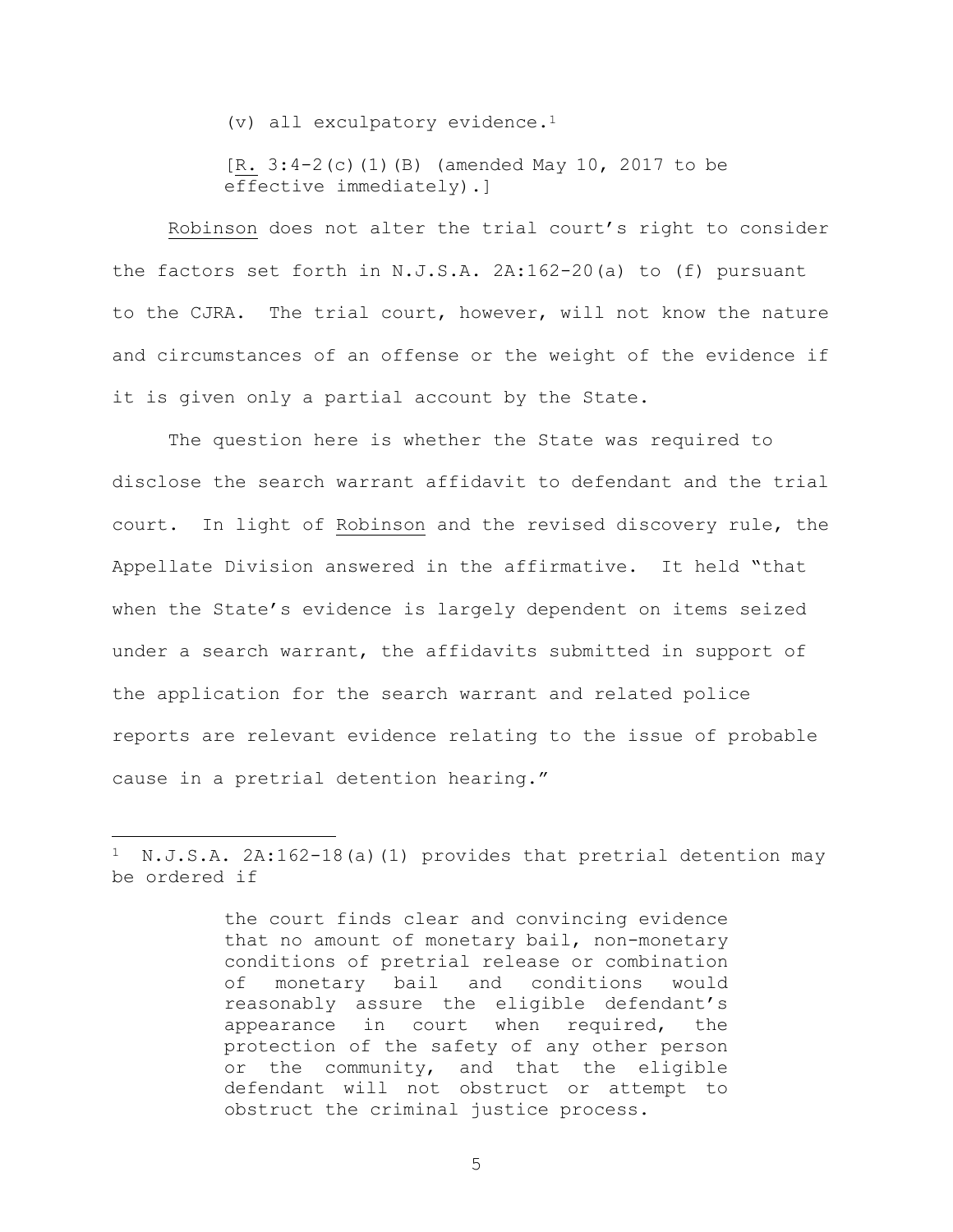The majority, however, has determined otherwise, concluding that the State can control the information that flows through the discovery spigot. In that vein, the majority states, "the evidence to be produced is circumscribed by what the State chooses to include in its affidavit of probable cause or equivalent document and what it explicitly relies on during a detention hearing." Ante at (slip op. at 24). According to the majority, "Rule 3:4-2(c) mandates only that the State produce discovery related to its presentation," and thus the State can limit the scope of discovery by discussing "at the detention hearing only a portion of the evidence in its possession." Ante at (slip op. at 25). Because the State made the strategic decision not to mention the search warrant affidavit in its affidavit of probable cause, the search warrant affidavit remains sealed in the vault, regardless of its relevance.

But still the majority builds in a fail-safe mechanism in case the State, in doling out the minimum amount of discovery, falls short in its probable-cause presentation. "Thus, if the trial court concludes that additional related evidence is required to establish the nexus between a defendant and the contraband, the court may require production of additional discovery, including the search warrant affidavit." Ante at (slip op. at 27) (emphasis added). In contrast, the majority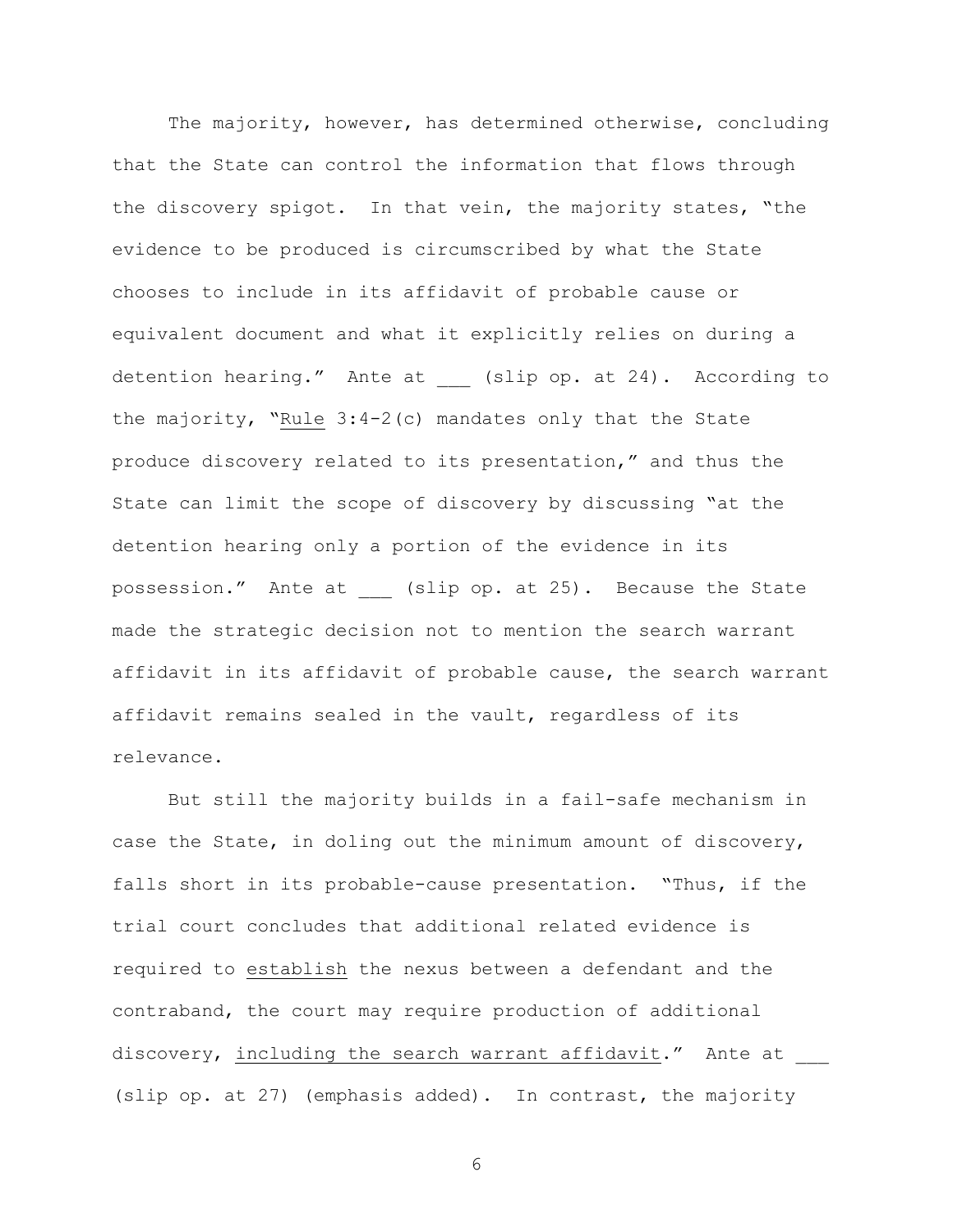does not require disclosure of the search warrant affidavit when it may instead show that there is no clear nexus between a defendant and the contraband.

I do not read Rule 3:4-2(c) to permit such gamesmanship. A fair reading of the rule would let the trial court assess - after reviewing the search warrant affidavit -- whether there is a strong or weak nexus between the defendant and the contraband.

II.

#### A.

In my view, Rule 3:4-2(c)(1)(B) allows for the disclosure of the search warrant affidavit, in the absence of a claim of danger to a witness or a confidential informant. That rule requires that the State provide "all statements or reports relating to": (1) "the affidavit of probable cause," Rule 3:4-  $2(c)$ (1)(B)(ii) (emphasis added), (2) "additional evidence the State relies on to establish probable cause at the hearing," Rule  $3:4-2$  (c)(1)(B)(iii), and (3) "the factors listed in N.J.S.A. 2A:162-18(a)(1) that the State advances at the hearing," Rule  $3:4-2$  (c)(1)(B)(iv). The search warrant affidavit relates to all three categories because it undoubtedly provides evidence of the connection, if any, between defendant and the contraband that he is charged with possessing. The search warrant affidavit directly relates both to the confiscated drugs and weapons relied on by the State at the detention hearing and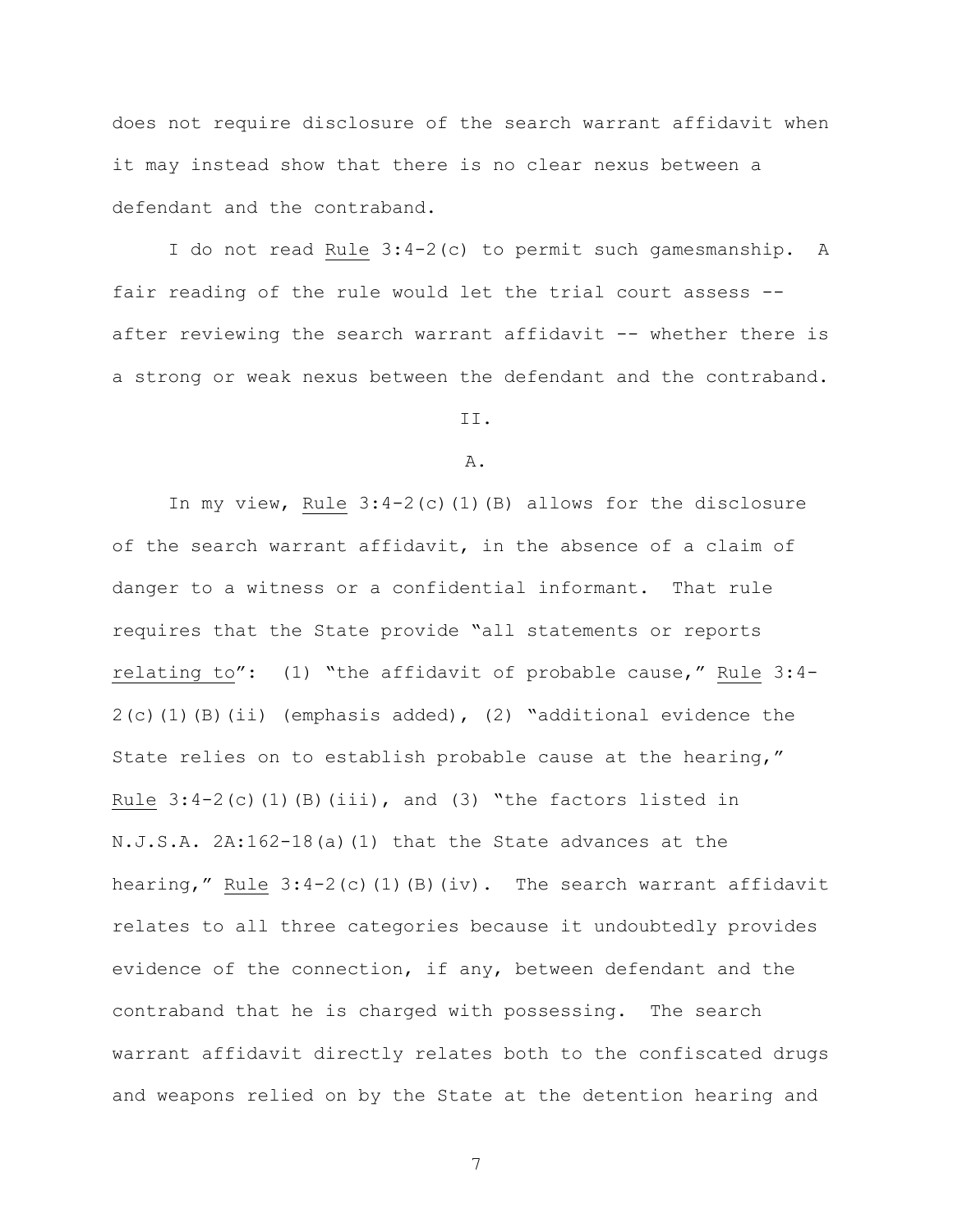to the factors relevant to detention, which include the nature and circumstances of the offense and the weight of the evidence. Last, it relates to the search warrant itself.

Discovery rules are intended to illuminate not obscure, to eliminate surprise, and to advance the integrity of the truthseeking process. The majority's paradigm permits the State to disclose the search warrant affidavit only when it is to the State's advantage. Why would we construe our discovery rule to allow the State to hide a search warrant affidavit that weakens its case? That surely will not enhance a court's ability to make a just determination at a pretrial detention hearing. I do not believe our rules permit the State to satisfy its discovery obligations by dispensing morsels of information.

# B.

The State's legitimate confidentiality concerns can be met without eviscerating our discovery rule. I would hold that when contraband is seized pursuant to a search warrant, the search warrant affidavit should be disclosed in discovery pursuant to Rule 3:4-2(c) in the absence of extenuating circumstances. For example, if disclosure of the search warrant affidavit would endanger or place at risk a witness or confidential informant, or jeopardize an ongoing investigation, the State could apply for a protective order. Because the pretrial detention hearing occurs shortly after an arrest, when the State may not be in a